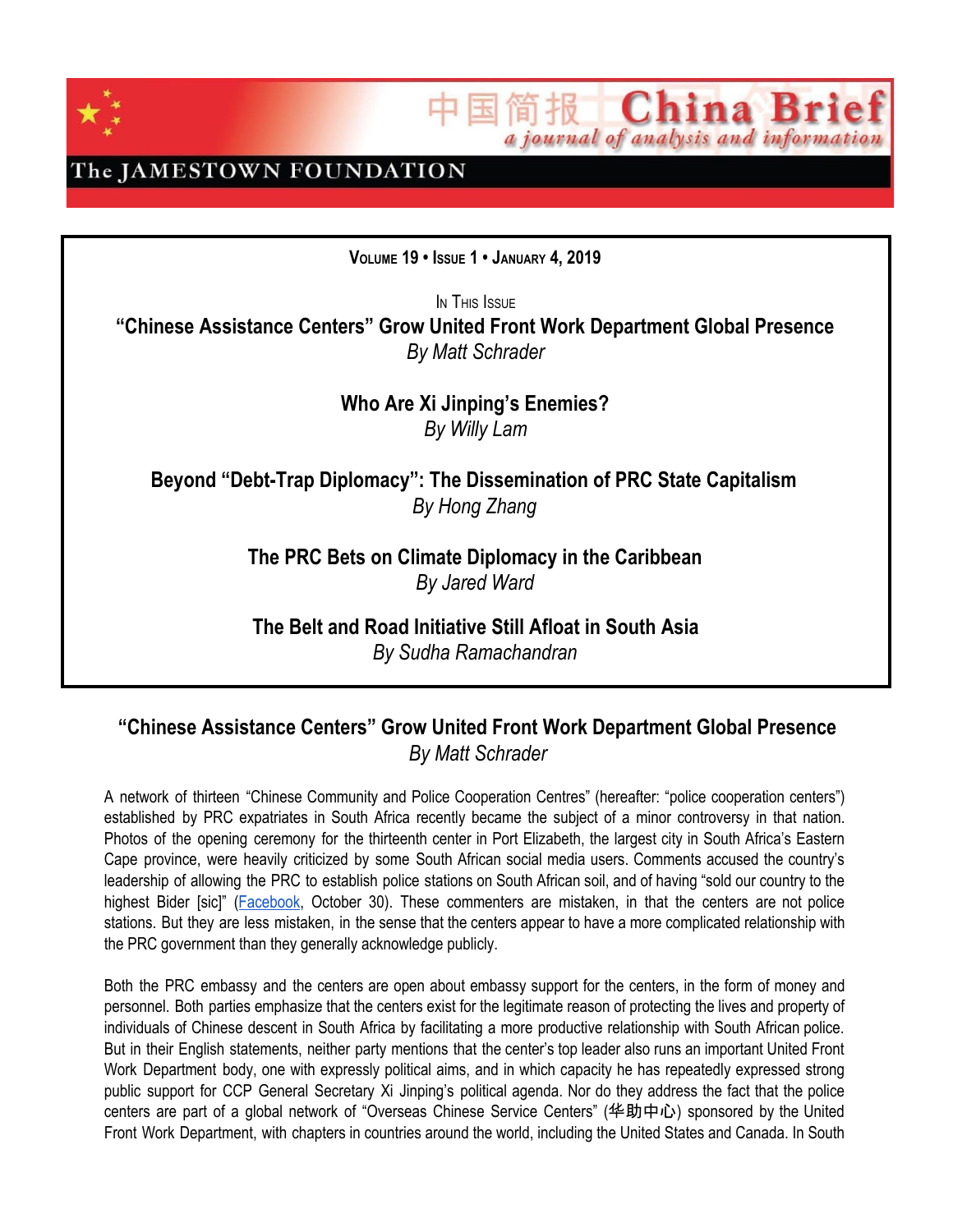Africa, the United States, and Canada, the centers' leaders meet with UFWD-tied officials, host events where speakers repeat CCP political slogans, and socialize with prominent politicians from their host countries.

### **Origins, Purpose, and Connections of the Police Cooperation Centers**

According to the organization's website, the police cooperation centers were founded in 2004 to protect the safety and property of PRC expatriates in South Africa, by facilitating more effective cooperation with local police through services such as translation and language training. The need for such a service is apparent, since South Africa has genuine public safety issues, many PRC expatriates do not speak English well, and PRC workers and storekeepers are frequent targets of violent crime [\(China](http://www.chinadaily.com.cn/world/2013-03/25/content_16344315.htm) Daily, March 25 2013). The centers have for many years received financial and other support from the PRC embassy in South Africa, a fact which neither party has sought to conceal ([CPPCC](http://chinesecpf.com/) [homepage\)](http://chinesecpf.com/). In a statement meant to address the social media controversy, the Chinese embassy accurately described the police cooperation centers as "strictly non-profit Chinese associations" with "none law enforcement authority [sic]", that are meant to "participate in the community policing mechanisms led by the South African police, and to cooperate closely with the South African police in preventing and combating criminals [sic] against Chinese community in SA" (PRC [Consulate](http://capetown.chineseconsulate.org/eng/xwdt/t1613745.htm) in Cape Town, November 28).

South African government officials have frequently expressed support for the centers. For example, the opening of the Port Elizabeth center featured an address by Lieutenant General Liziwe Ntshinga—the Eastern Cape provincial police commissioner. She lauded the center's work, saying "with the strengthened and deepened relationship between South Africa and China, the South African Police Service has benefited by finding its role in order to further the existing relationship within the police and the Chinese community" (This Is [Africa,](https://kokolevel.com/2018/11/south-africans-concerned-after-china-opens-13th-police-station-in-their-country/) November 2). But while the centers appear to do work that is welcomed by both South Africans and South Africa's PRC expatriate community, it is unclear whether all supporters of the centers' efforts are aware of the full nature and extent of the centers' ties with the PRC government.

Earlier this year, the chairmanship of the police cooperation centers was passed from Wu Shaokang (吴少康) to Li Xinzhu (李新铸) [\(Zhongguo](http://www.chinaqw.com/hqhr/2018/03-24/183314.shtml) Qiaowang, March 24). Both men have established successful business careers in South Africa—among other pursuits, Wu Shaokang helped found the Africa Times (非洲时报), an important local Chinese-language paper—and have acted as the public face of the organization in events and interviews with English-language media. However, no English-language reporting on the police cooperation centers has noted the fact that Wu and Li are also leaders of the Africa chapter of the China Council for the Promotion of the Peaceful Reunification of China (中国和平统一促进会), an important United Front body. Wu Shakang has served as the Africa chapter's honorary chairman, while Li Xinzhu has been its chairman since 2002 ([Zhongguo](http://www.zhongguotongcuhui.org.cn/hnwtchrw/201211/t20121105_3348114.html) Cutonghui, August 23 2011; Zhongguo [Cutonghui,](http://www.zhongguotongcuhui.org.cn/hnwtch/fz/nf/qfztch/201510/t20151022_10887619.html) October 22 2015). Li Xinzhu is also a member in long standing of the organization's global standing committee (Zhongquo [Cutonghui,](http://www.zhongguotongcuhui.org.cn/hnwtch/fz/nf/qfztch/201510/t20151022_10887619.html) November 11).

The Council for the Promotion of the Peaceful Reunification of China (hereafter: "peaceful reunification councils") was established in 1988 at the behest of former PRC paramount leader Deng Xiaoping. It has chapters in 87 countries, many with numerous sub-chapters [\(CCPPR](http://usa.chinadaily.com.cn/opinion/2017-10/24/content_33663325.htm) website). Its stated purpose is to "raise high the flag of patriotism, and unite all Chinese compatriots around the world who support a unified China" [\(CCPPR](http://www.zhongguotongcuhui.org.cn/bhjs/201210/t20121011_3169350.html) bylaws). The organization is directly supervised by the CCP's United Front Department under the direction of Wang Yang, the CCP Politburo Standing Committee's fourth-ranking member [\(CCPPR](http://www.zhongguotongcuhui.org.cn/bhjs/) website; [China](https://jamestown.org/program/united-front-work-department-action-abroad-profile-council-promotion-peaceful-reunification-china/) Brief, February 13).

In statements to English-speaking interlocutors, peaceful reunification council members typically describe their organization in terms similar to the PRC embassy in South Africa's description of the police centers: "private organizations, sharing commonalities with non-governmental organizations (NGOs) created in other countries to pursue civic-oriented causes such as environmental activism, political mobilization, and humanitarian relief" ([China](https://jamestown.org/program/united-front-work-department-action-abroad-profile-council-promotion-peaceful-reunification-china/) Brief,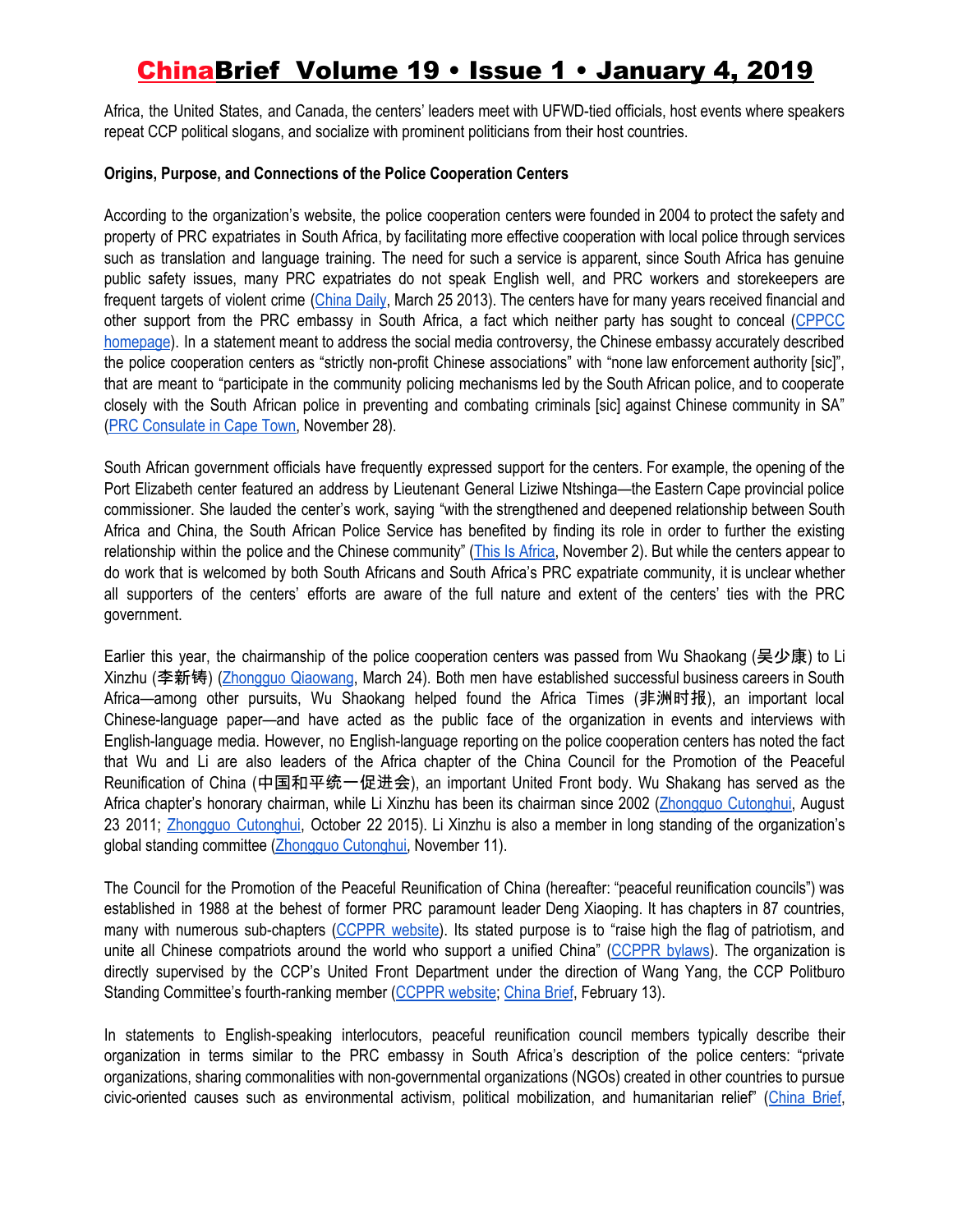February 13 2017). However, peaceful reunification council officials in chapters around the world have engaged in political activities that appear to coincide with PRC interests. For example, media and government officials in Australia have identified wealthy members of peaceful reunification council members in that country as a major conduit for covert PRC influence (Sydney [Morning](https://www.smh.com.au/national/wikileaked-billionaire-australian-donors-beijing-links-detailed-in-sensitive-diplomatic-cable-20170714-gxb21c.html) Herald, July 16 2017). Billionaire Chau Chak Wing, one of the individuals identified, has brought defamation suits against several of the journalists, former officials, and media outlets involved in reporting on his his ties with the United Front Work Department and his political activities in Australia [\(Stuff.nz,](https://www.stuff.co.nz/world/australia/97651587/one-of-australias-biggest-political-donors-has-secret-beijing-ties-court-papers) October 7 2017).

Speaking in Chinese in his capacity as a peaceful reunification council official—not as the head of the police cooperation centers—Li Xinzhu frequently echoes the language of CCP leaders, expressing support for the political agenda of CCP General Secretary Xi Jinping, and claiming to have encouraged the involvement of like-minded overseas Chinese in South African politics. In interviews with PRC state media, Li describes his "China Dream" as "the earliest possible rejuvenation of the Chinese nation." In the same story, Li describes his efforts to oppose Taiwanese independence by supporting the punishment of an ethnically Chinese member of a local legislature seat who expressed inappropriate thoughts on the "Taiwan question" (People's Daily [Overseas](http://www.zhongguotongcuhui.org.cn/hwtchzs/201303/t20130304_3856102.html) Edition, March 3 2013) **[1]**. More recently he spoke of the "South African government's supportive, encouraging attitude for political participation by Chinese people", and said that "the past few years . . . more and more Chinese people have become extremely interested in local government" (Ta [Kung](http://www.takungpao.com.hk/international/text/2018/0830/210231.html) Pao, August 30). This description of his political activities came less than a year after he helped organize and lead an anti-Japanese protest in Johannesburg (Zhongquo [Cutonghui](http://www.zhongguotongcuhui.org.cn/hnwtchrw/201211/t20121105_3348114.html), September 18 2012).

On another occasion, at a recent forum in Beijing held by the All-Chinese Federation of Returned Overseas Chinese—another important United Front Body—Li Xinzhu spoke effusively of the Belt and Road Initiative, Xi Jinping's signature foreign policy initiative, saying, "Everything the motherland does benefits our brothers in Africa! Over the course of our long relationship, they've taken to heart our sincere help. They absolutely support the Belt and Road!" ([People's](http://world.people.com.cn/n1/2018/0830/c1002-30261780.html) Daily, August 30) **[2]**. This was just one of a number of occasions Li has spoken out on behalf of Belt and Road. He may be well positioned to benefit from an expansion of Belt and Road projects in South Africa: A PRC reporter interviewing him in 2013 wrote that his home was a 2,000 square-meter villa in a gated community, where he spoke of his business interests in malls and mining, and his success in winning South African government construction tenders ([Newssc.org,](http://scnews.newssc.org/system/2013/09/19/013847235.shtml) September 19 2013).

### **The CCPCC and Overseas Chinese Service Centers**

The police community centers also share another link with the CCP. As explained in Chinese on their website homepage, they are part of a global network of "Overseas Chinese Service Centers" (OCSC) established in 2014 by the PRC State Council Overseas Chinese Affairs Office (CPPCC [homepage](http://chinesecpf.com/)). (The Overseas Chinese Affairs office was merged into the CCP's United Front Work Department earlier this year.) In 2014, Qiu Yuanping (裘援平), the then-head of the Overseas Chinese Affairs Office, announced plans to establish such centers in 60 countries around the world (Center for China and [Globalization](http://www.ccg.org.cn/Research/view.aspx?Id=773), March 19 2014). To date, the OCSC website lists 45 centers in 39 different countries (China [Qiaowang;](http://channel.chinaqw.com/cns/c/hzzx-zxjj.shtml) see Figure 1).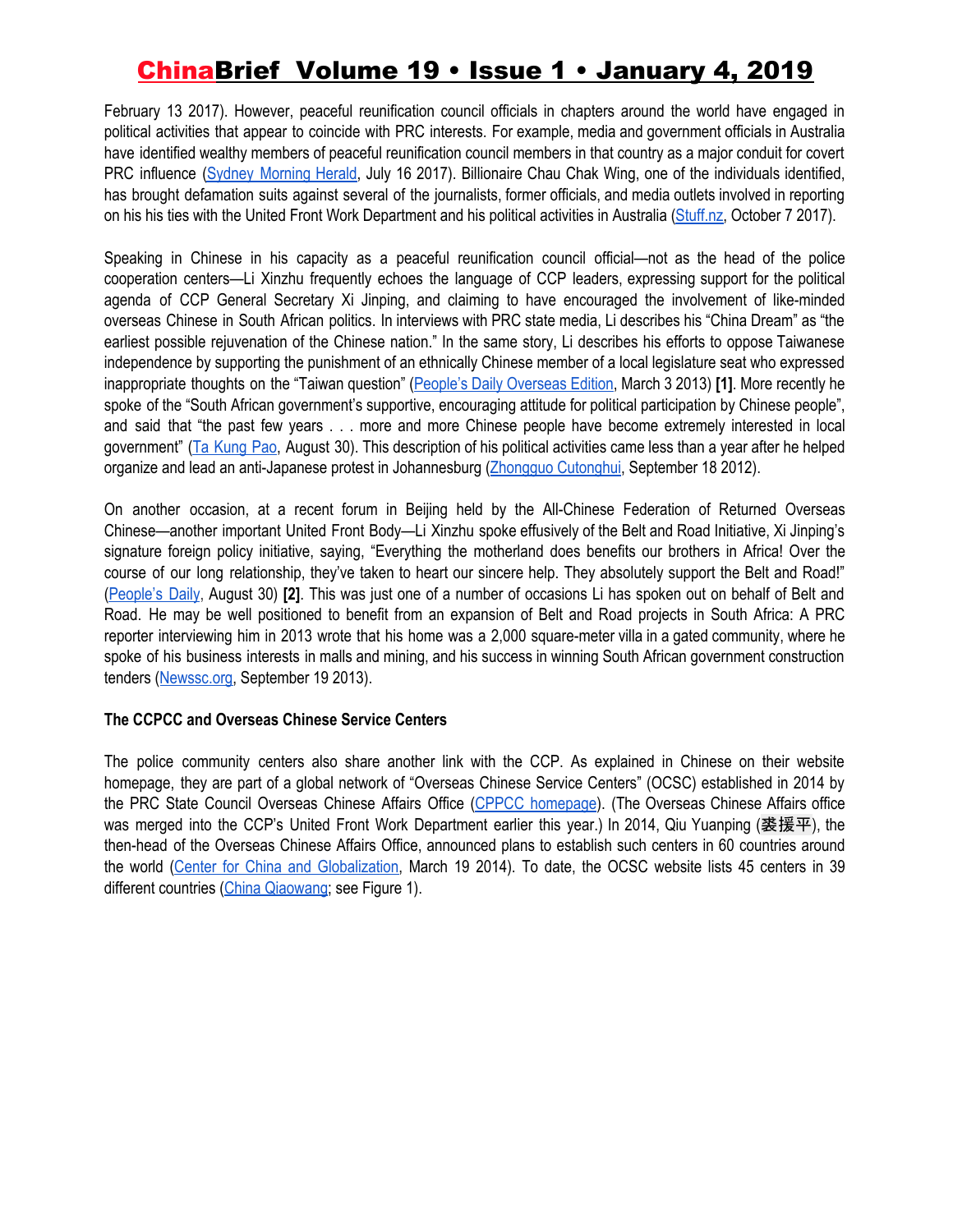

*A map of OCSCs globally (New Zealand excluded). Source: <http://channel.chinaqw.com/cns/c/hzzx-zxjj.shtml>*

A full review of the entire range of OCSC activities is beyond the scope of this article. Closer examination of several of the OCSCs does, however, show that some share traits in common with the police centers of South Africa. They appear to be, in most cases, pre-existing organizations that were later given an OCSC designation by the State Council. They describe themselves in their English language materials as not-for-profit community services organizations, meant to help newly arrived ethnically Chinese immigrants to integrate into their new societies ([OCSA](http://www.huazhu.ca/?page_id=280) [Toronto](http://www.huazhu.ca/?page_id=280)).

However, some of the OCSCs seem to share some of the same issues as the South African police community centers. The Chinese-language self-descriptions of the OCSCs in Houston and Toronto are both straightforward about their connection with the State Council and the PRC government. But their English-language self-descriptions do not mention the OCSC program or their State Council ties ([Houston](http://www.chineseciviccenter.org/about.asp) Chinese Civic Center; Hua Zhu [Overseas](http://www.huazhu.ca/?page_id=280) Chinese [Service](http://www.huazhu.ca/?page_id=280) Center).

Aside from helping new arrivals integrate, top officials from both the Houston and Toronto centers—as well as the police cooperation centers in South Africa—have met with Qiu Yuanping, the head of the State Council Overseas Chinese Office who initiated the OCSC program in 2014 ([Chinese](http://www.chineseciviccenter.org/OCSC/20160224_2.html) Civic Center; [Hua](https://www.flickr.com/photos/152074008@N03/34750254954/in/photostream/) Zhu; [China](http://www.chinanews.com/hr/2015/12-10/7665860.shtml) News, December 10 2015). The United Front's cultivation of these organizations appears to have paid dividends, if judged by their leaders' willingness to associate themselves with CCP political slogans. The Toronto center issued a Chinese New Year's greeting this year on behalf of PRC Toronto consul general He Wei that listed the CCP's 19th Party Congress as one of the PRC's greatest accomplishments of the past year, and echoed Xi Jinping's declaration that "socialism with Chinese characteristics has entered a new era" [\(Hua](http://www.huazhu.ca/?p=1054) Zhu, February 9). Last year, the center also hosted a welcome banquet for the consul general, where Xingyong Lin, the president of the Confederation of Toronto Chinese Canadian Organizations, said "a powerful motherland is the source of incomparable pride and gratitude for the great masses of overseas Chinese. [We will] give Consul He our strongest support and cooperation …. to realize the Chinese dream of the great rejuvenation of the Chinese people."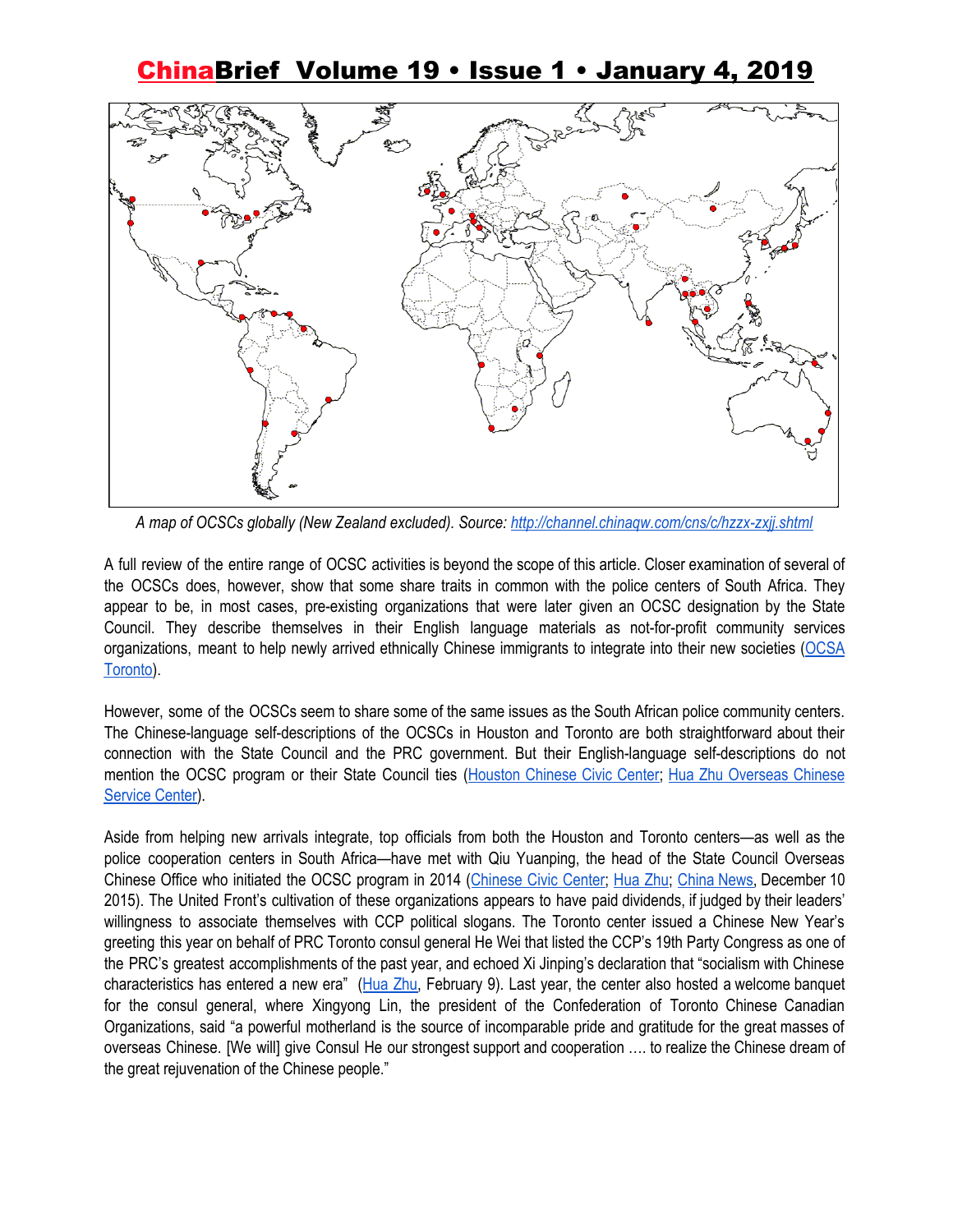Meanwhile, each year on October 1st, the PRC's founding date, the Houston center organizes a banquet commemorating the holiday, which frequently hosts and honors prominent politicians from Houston and around Texas. Past guests of honor at the banquet have included former president George H.W. Bush and former House Majority Leader Tom DeLay ([Chinese](http://www.chineseciviccenter.org/2018gala/2018gala.pdf) Civic Center; [Chinese](http://www.chineseciviccenter.org/images/history/Book-Dashiji-updated.pdf) Civic Center). At the 2016 banquet, Peng Mei, the current vice-chair of the center's board of directors, commemorated the occasion by saying, "67 years ago today, a New China was founded. Through many difficulties … it has comprehensively developed its economy and technology, moving step by step towards the great rejuvenation of the Chinese people, realizing the new era of the 'Chinese dream" ([Chinese](http://www.chineseciviccenter.org/news/20161003.html) Civic [Center,](http://www.chineseciviccenter.org/news/20161003.html) October 2 2016). At the 2014 banquet, then-Houston PRC consul general Li Qiangmin reviewed for the assembled dignitaries the accomplishments of sixty-five years of the People's Republic, summing them up by saying "We have the confidence to continue along the path of socialism with Chinese characteristics, moving towards the two goals of our struggle [and] the 'two centenary goals' **[3]**. In the end we will realize the Chinese dream of the great rejuvenation of the [Chinese](http://www.chineseciviccenter.org/news/20141003_2.html) people." (Chinese Civic Center, September 27 2014).

### **Conclusion**

None of the above constitutes proof of unacceptable political interference or influence on the part of anyone associated with the Overseas Chinese Service Centers or the police cooperation centers of South Africa. These organizations appear to have arisen to meet the legitimate needs of a community—overseas Chinese—that is often underserved or overlooked by local authorities, regardless of the country where they live. And democratic countries everywhere should welcome and encourage the participation of new citizens in their local politics.

However, as the case of Australia has shown, the CCP can and does seek to use overseas Chinese communities—and ambitious individuals within those communities—as mouthpieces and advocates for its preferred policies, particularly where those countries' policy towards the PRC is concerned. As the PRC's wealth and power grow, so too do the inducements it can offer to overseas Chinese who seek to remain connected to the "motherland". In this vein, the activities of the above organizations and their leaders appear to reflect political concerns above and beyond the scope of the non-governmental, non-profit missions they espouse, and may bear closer scrutiny in the future.

*Matt Schrader is the editor of the Jamestown China Brief. Follow him on Twitter at @tombschrader.*

### **Notes**

[1] Li Xinzhu's predecessor Wu Shaokang has also spoken publicly about his "China Dream", which has included organizing efforts by ethnically Chinese individuals throughout Africa to oppose Taiwanese independence [\(Nanfei8,](http://www.nanfei8.com/huarenzixun/huarenzixun/2014-12-09/13206.html) December 9, 2014).

[2] The forum in question was extremely high profile. Its opening ceremony was attended by the entire Politburo Standing Committee, including PRC paramount leader Xi Jinping (PRC [Government](http://www.gov.cn/xinwen/2018-08/29/content_5317466.htm#1), August 29).

[3] The 'two centenary goals' are Xi Jinping's two overarching policy goals, first articulated after he took office in 2012. They are that by 2021, the hundredth anniversary of the founding of the CCP, the PRC will have "built a moderately prosperous society in all respects", and that by 2049—the hundredth anniversary of the founding of the PRC—the country will have become "a modern socialist country that is prosperous, strong, democratic, culturally advanced and harmonious" ([Xinhua,](http://www.xinhuanet.com/english/2017-10/17/c_136686770.htm) October 17 2017).

\*\*\*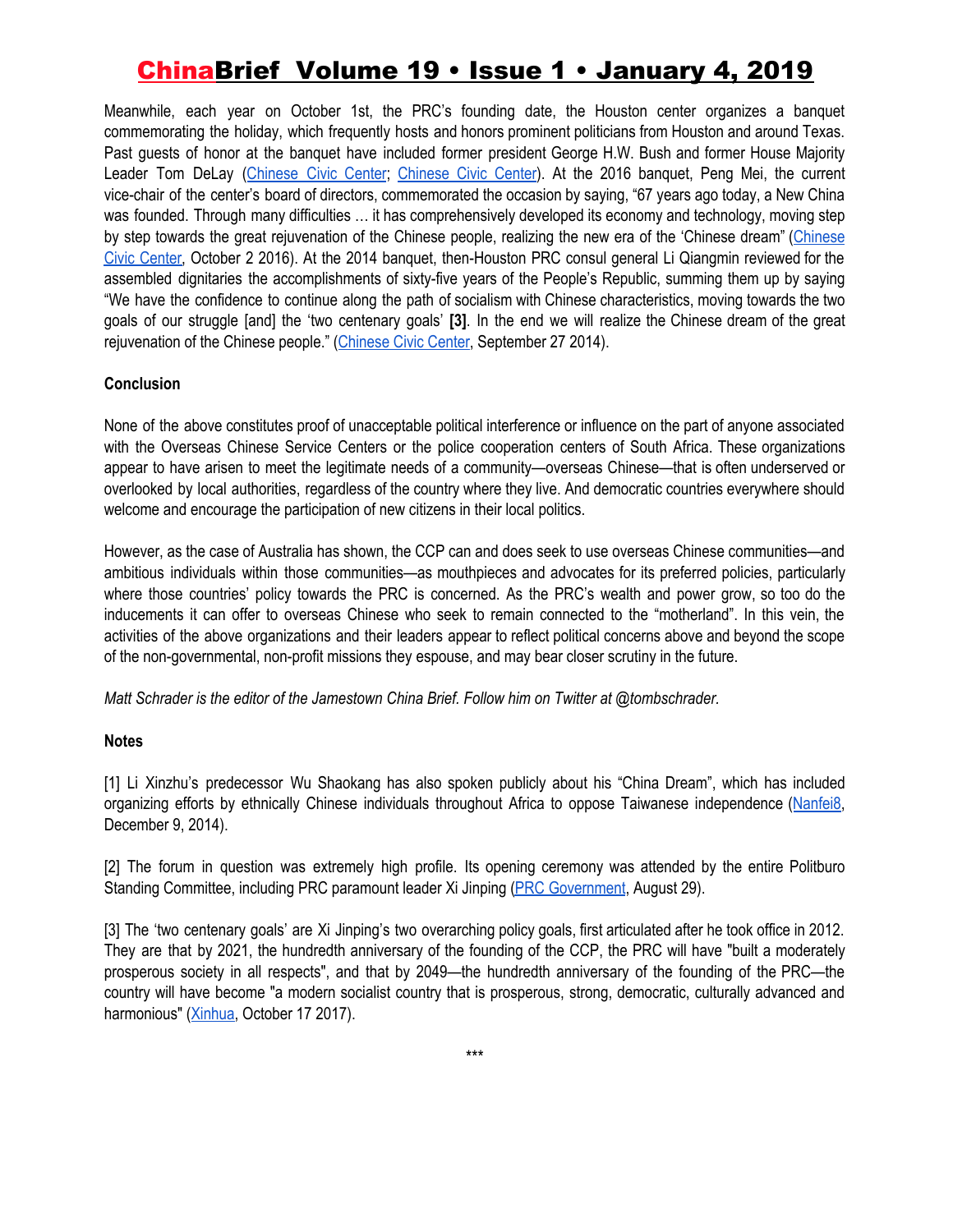# **Who are Xi Jinping's Enemies?**

*By Willy Lam*

Something unexpected took place during a recent four-day "southern tour" by CCP General Secretary Xi Jinping in Guangdong Province, the province where Deng Xiaoping, the chief architect of reform, launched his drive to "reform and open up" (改革开放) in 1978. As Party and government departments in Beijing prepare to celebrate the 40<sup>th</sup> anniversary of reform and opening up, Xi's late October trip was widely thought to be an acknowledgement of his debts to Deng's pro-market policies. Yet some observers were left stunned by Xi's failure to utter the name "Deng Xiaoping" even once.

Xi noted that "experience has shown that the path of reform and the open door is correct, and that we must unswervingly uphold [the policy] and tirelessly persevere with it." However, the paramount leader seemed to have drawn a distinction between "reform and the open door policy in the new era" and Deng's original "reform and open door policy." For example, Xi used the phrase *ziligengsheng* (自力更生) or "self-reliance" twice, saying that autarky was "the point of departure of the struggles of the Chinese people." *Ziligengsheng* was one of Mao Zedong's favorite aphorisms, and the antithesis of Deng's policy of opening China's door to foreign investment [\(People's](http://cpc.people.com.cn/xuexi/n1/2018/1026/c385474-30364904.html) Daily, October 26; [Xinhua](http://www.xinhuanet.com/photo/2018-10/25/c_1123614996.htm), October 25).

While Xi's status as "core of the party," the highest commander, and "pathfinder for the people" does not seem to have been seriously challenged by the multi-pronged attacks launched by US President Donald Trump, there is little doubt that his enemies in the party and government have multiplied. So who are Xi's political foes? Foremost among them are cadres and even ordinary folks who are the beneficiaries of Deng's visionary policy, represented by Xi's fellow princelings who are the offspring of party elders closely tied to Deng Xiaoping's reforms.

Take, for instance, the children of Deng Xiaoping, who have closely guarded their father's legacy of reform. They fear that Deng's position at the peak of the CCP pantheon, second only to Mao, could be jeopardized by Xi's move to dismantle the liberal patriarch's key policy planks. At a recent meeting of the China's Disabled Persons' Federation, Deng's eldest son Deng Pufang gave strong hints that there were cadres who wanted to go back to the *ancient regime*. "Only if we insist upon reform and open door can we continue to survive and continue to develop," he said. "The pace of the progress of history won't stop." Deng went on to admonish CCP members to "clench our teeth and never retrogress so that [the reform policy] will not be shaken in a hundred years" ([Dwnews.com](http://news.dwnews.com/china/news/2018-10-23/60092785.html), October 23; [Chinaelections.net](http://www.chinaelections.net/article/782/250065.html), October 11).

Similarly, Hu Deping and Hu Dehua, the two sons of late party general secretary Hu Yaobang—a liberal icon within the Party—seem frustrated by President Xi's anti-reform proclivities. In the run-up to Xi's ascent to power in late 2012, Hu Deping briefed Xi on the importance of intra-party reforms and policies that favored the market economy. When ignored Hu's suggestions, the latter felt duty-bound to defend the interests of private enterprises. A former party secretary of the All-China Federation of Industry and Commerce, Hu warned against the tendency of *gongsiheying* (公私合营), or "co-management by state-owned enterprises [SOEs] and private firms." *Gongsiheying*, which in most cases means SOEs taking over private companies, "has re-appeared under a new format so as to squeeze private enterprises," he said. "If this were to become a trend, and nobody offers critical views, the end result will be terrible" ([Radio](https://www.rfa.org/cantonese/news/policy-09282018074341.html) Free Asia, September 28; Hong Kong [Economic](http://forum.hkej.com/node/154003-%E8%83%A1%E5%BE%B7%E5%B9%B3%E7%82%AE%E8%BD%9F%E6%96%B0%E5%85%AC%E7%A7%81%E5%90%88%E7%87%9F) Journal, September 28). Taking the cue from Hu, the nation's private entrepreneurs have expressed dissatisfaction with more powerful state-owned enterprises, which enjoy Xi's patronage (Asia [Times,](http://www.atimes.com/article/breaking-down-the-walls-strangling-chinas-private-sector/) October 9).

It is perhaps with the goal of pacifying major party clans who still favor Deng-style reform that Xi convened a grandiose late-November meeting in Beijing to commemorate the 120th birthday of the late state president Liu Shaoqi ([RFA,](https://www.rfa.org/mandarin/zhuanlan/yehuazhongnanhai/gx-11262018143203.html) November 26, 2018). While Liu perished in 1968 due to Mao Zedong's persecution, he and Deng were close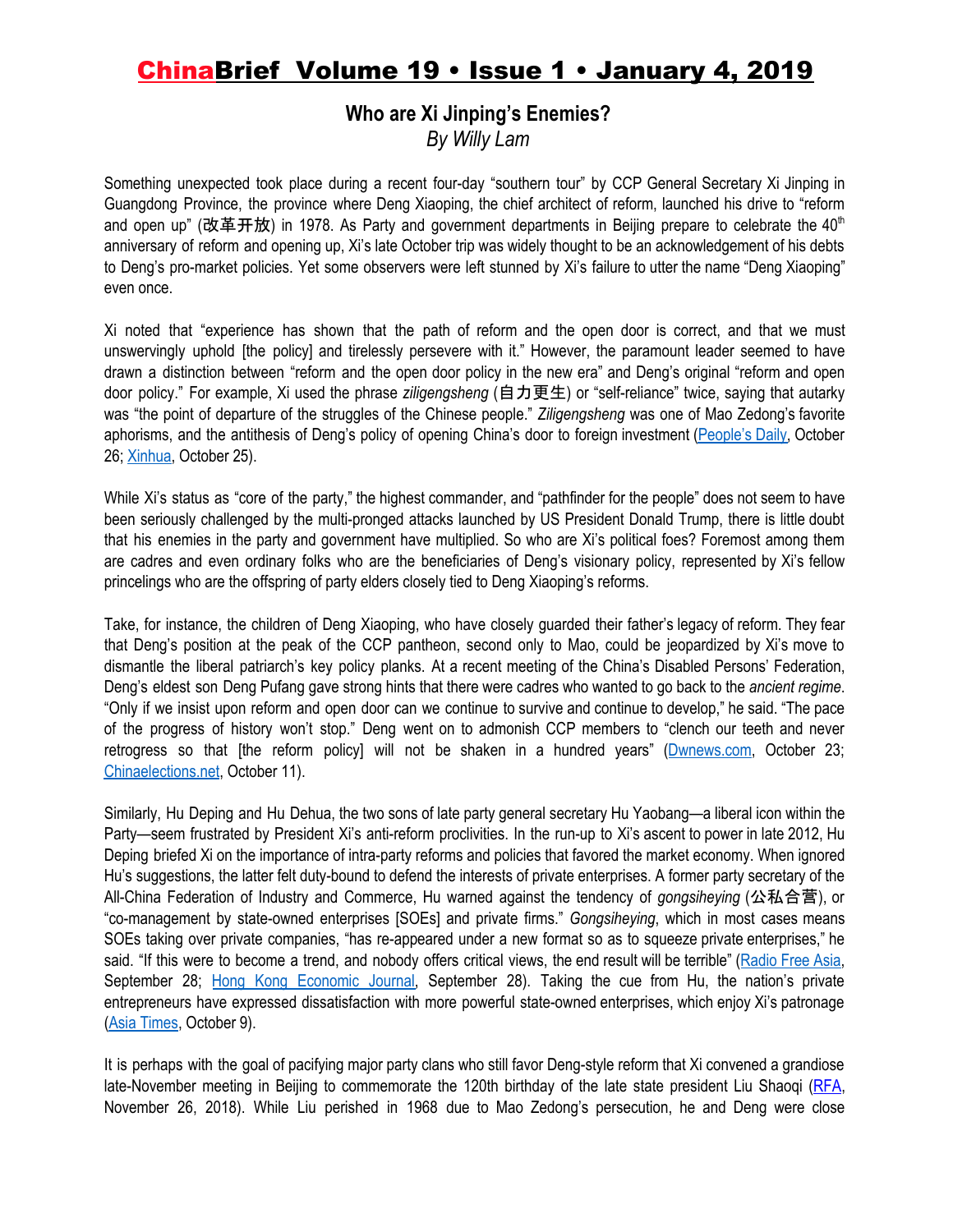comrades-in-arms in pushing forward market-oriented liberalization. In Xi's eulogy of close to 7,000 characters, the Liu-Deng connection was not mentioned. Nor did Xi highlight Liu's struggles with Mao regarding whether the CCP should introduce a fully state-dominated economy in the 1950s and early 1960s. Xi instead dwelled mainly on Liu's moral qualities as a Communist Party member, including his view that all party members should unquestioningly follow instructions from the *zhongyang* (中央) or top party leadership ([Wenweipo.com](http://paper.wenweipo.com/2018/11/24/CH1811240007.htm) [Hong Kong], November 24; [People's](http://politics.people.com.cn/GB/n1/2018/1123/c1024-30418692.html) [Daily](http://politics.people.com.cn/GB/n1/2018/1123/c1024-30418692.html), November 23). It is instructive to compare Xi's address with that of ex-president Hu Jintao at the celebration of Liu's 110<sup>th</sup> birthday in 2008. In his speech, Hu noted that the "major contradiction" in society is not ideological conflict but "people's demand for the speedy development of the economy and culture." Hu cited Liu as urging that the state must "fully make use of the free market and to use the law of prices to regulate production" [\(People's](http://cpc.people.com.cn/GB/64093/64094/8323833.html) Daily, November 12, 2008). It is therefore doubtful whether Xi's celebration of Liu's contributions could win him the support of Deng's followers.

Xi is also facing opposition from regional administrators who fear the trade war's potential to exacerbate unemployment. Serious employment problems could translate into street protests, which would adversely affect local-level cadres' chances for promotion. Some analysts believe that Xi's unpopularity among regional officials could be one reason why he has decided not to convene the Fourth Plenum of the Central Committee this year ([Apple](https://hk.news.appledaily.com/local/daily/article/20181105/20538453) Daily, November 5). A November plenum to discuss the Sino-US trade was has been widely anticipated, but a good proportion of the Central Committee's 204 full members and 176 alternate members are senior cadres from the provinces and cities (Hong Kong [Economic](https://china.hket.com/article/2190827/%E8%B2%BF%E6%88%B0%E9%99%B0%E9%9B%B2%E7%B1%A0%E7%BD%A9%20%E5%82%B3%E5%9B%9B%E4%B8%AD%E5%85%A8%E6%9C%8311%E6%9C%88%E4%B8%8A%E6%97%AC%E5%8F%AC%E9%96%8B) Times, October 22; [HK01.com](https://www.hk01.com/%E8%AD%B0%E4%BA%8B%E5%BB%B3/247627/%E5%9B%9B%E4%B8%AD%E5%85%A8%E6%9C%83%E6%88%96%E5%B0%87%E5%9C%A8%E6%9C%AC%E6%9C%88%E4%B8%8B%E6%97%AC%E5%8F%AC%E9%96%8B-%E9%A0%90%E6%96%99%E8%81%9A%E7%84%A6%E6%94%B9%E9%9D%A9%E9%96%8B%E6%94%BE%E5%8F%8A%E4%B8%AD%E7%BE%8E%E8%B2%BF%E6%98%93%E6%88%B0), October 16).

And while in the run-up to the 19th Party Congress, Xi devoted his attention to securing slots for his protégés and allies in the more exclusive Politburo and its Standing Committee, the Central Committee still contains a number of members of the Communist Youth League Faction founded by ex-party secretary Hu Jintao (BBC [Chinese](https://www.bbc.com/zhongwen/simp/chinese-news-41752378), October 15, 2017). If a plenum were called, Xi could face questions from Committee members about his ability to fight the new Cold War now brewing between China and the US. It is also significant that several sycophantic regional leaders who owed their promotion to Xi—for example, the party secretaries of Tianjin, Beijing and Shanghai (Li Hongzhong, Cai Qi and Li Qiang, respectively)—have been strangely reticent to heap praise on Xi's recent handling of domestic and foreign policy. In fact, Li Hongzhong has virtually disappeared from official media since the National People's Congress last March, while Li Qiang has not appeared in national party media since last July ([Xinhua,](http://www.xinhuanet.com/politics/leaders/liqiang/) July 22; [Xinhua](http://www.xinhuanet.com/politics/leaders/lihongzhong/hyhd.htm), March 15).

As a student of Mao, Xi is fully conversant with one of the Great Helmsman's most cited dictums: "Power grows out of the barrel of a gun." Xi, who is also Chairman of the Central Military Commission (CMC), has shaken up the PLA's command-and-control apparatus through a thoroughgoing restructuring from December 2015 to January 2016. The commander-in-chief also took advantage of the shake-up to install his own protégés in key positions at the headquarters level, while masterminding extensive purges amongst the followers of two former CMC vice-chairmen, Generals Guo Boxiong and Xu Caihou [\(Xilu.com](http://www.xilu.com/jstj/20160815/1000010000956449.html) [Beijing], August 15). Since last year, the Xi has also tried to sideline associates of two important Hu Jintao appointees, former Chief of the General Staff General Fang Fenghui and Chief Political Commissar General Zhang Yang (Liberty Times [\[Taipei\]](http://news.ltn.com.tw/news/world/breakingnews/2582752), October 16). Given the traditional cliquishness among the PLA, he has managed to offend four camarillas in the military forces. It also doesn't help that the bulk of the officers who have received quick promotions under Xi used to serve in the former Nanjing Military Region (NMR), which covered Fujian and Zhejiang, where Xi worked from 1985 to 2007. For example, the current Head of the Political Work Department General Miao Hua, Commander of the Land Forces General Han Weiguo, and the commander and commissar of the People's Armed Police, respectively General Wang Ning and General Zhu Shengling, are all alumni of the former 31st Group Army, which was a NMR unit based in Xiamen, Fujian (Ming Pao [\[Hong](https://news.mingpao.com/pns/dailynews/web_tc/article/20181022/s00013/1540146385006) Kong], October 22; Radio French [International](http://cn.rfi.fr/%E4%B8%AD%E5%9B%BD/20171014-19%E5%A4%A7%E5%89%8D%E4%B9%A0%E5%AE%B6%E5%86%9B%E6%8E%8C%E6%8E%A7%E4%BA%86%E6%89%80%E6%9C%89%E5%86%9B%E6%9D%83%E5%86%9B%E5%A7%94%E4%B8%8E5%E5%86%9B%E7%A7%8D) Chinese Service, October 14, 2017). It is possible that Xi's ruthless purges of powerful cliques in the military, coupled with the favoritism which he has treated former offices from the NMR, could arouse resentment among PLA officers.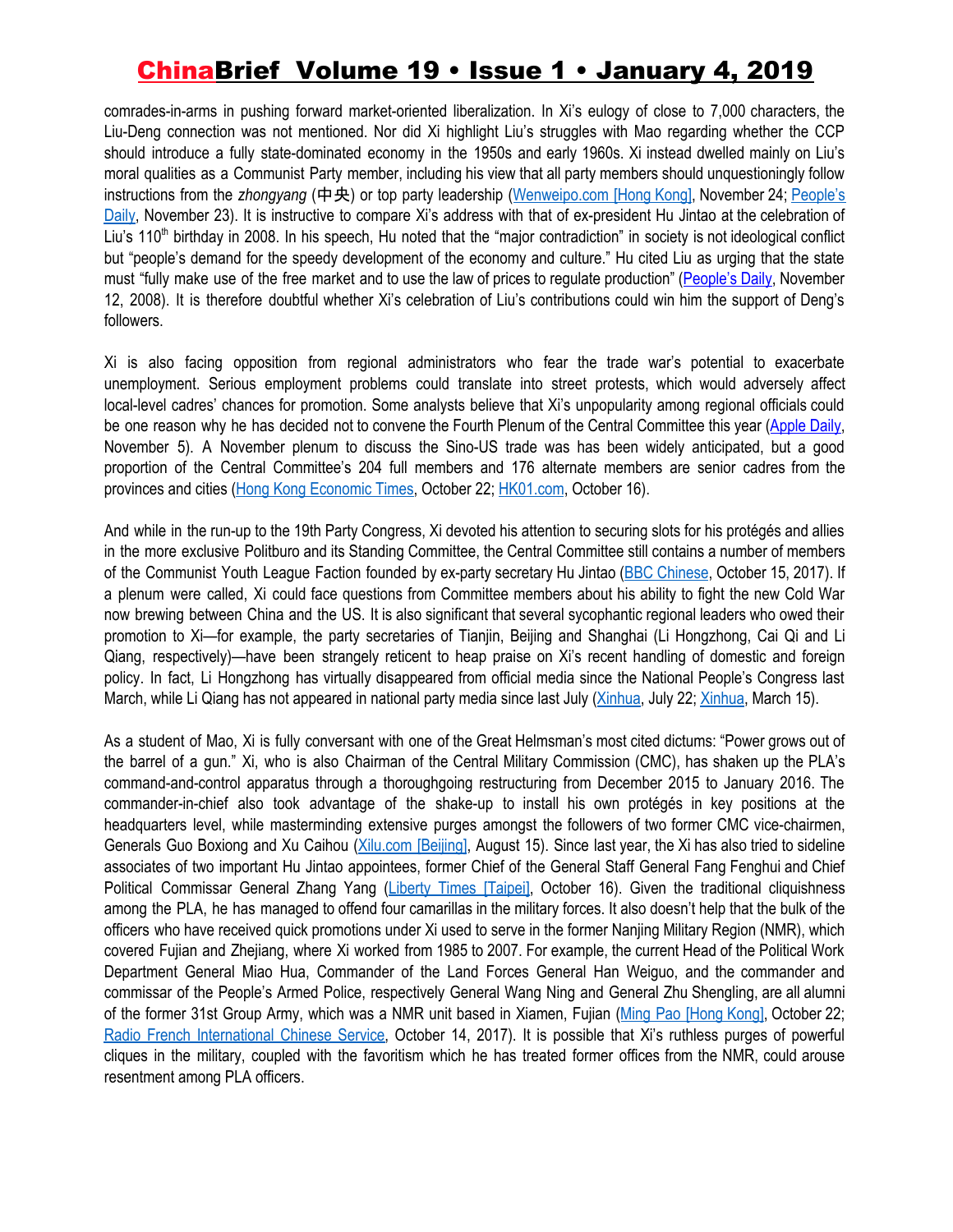Some the nation's most prominent intellectuals are also chafing under Xi's ironclad control over their freedom of expression. In July, several bold scholars, including Xu Zhangrun of Tsinghua University, veteran international relations expert Zi Zhongyun and financial commentator He Jiangbing put their careers on the line by laying into the current administration's "comprehensive resuscitation of totalitarian politics" and its tendency to "embrace savagery and forsake civilization" [\(China](https://jamestown.org/program/xis-grip-on-authority-loosens-amid-trade-war-policy-paralysis/) Brief, August 1; [Theinitium.org,](https://theinitium.com/article/20180724-opinion-xuzhangrun-fear-hope/) July 24; [Chinesepen.org,](https://www.chinesepen.org/blog/archives/106707) July 20). Since then, intellectuals' criticism of Xi seems to have been muted, possibly due to pointed warnings from the Xi administration against offending men of letters. In August, the party's Organization Department and Propaganda Department took the rare step of issuing a joint notice entitled "Circular on starting a campaign on propagating 'the spirit of patriotic struggles and seeking accomplishments in the new era' among the broad masses of intellectuals" (关于在广大知识分子中深入 开展"弘扬爱国奋斗精神、建功立业新时代"活动的通知"; [Xinhua](http://www.xinhuanet.com/2018-08/11/c_1123255697.htm), August 11), a clear shot across the bow of ill-disposed members of the educated classes.

Xi's popularity among China's burgeoning middle class—estimated to be around 400 million people—could also be put at risk by a rising tide of economic warning signs, including declining government investment, feeble consumer spending, and mounting debt among local governments ([Cn.reuters.com,](https://cn.reuters.com/article/china-gdp-downward-pressure-policy-1019-idCNKCS1MT0OW) October 19; [Marketwatch.com](https://www.marketwatch.com/story/chinas-growth-slows-to-weakest-pace-since-financial-crisis-2018-10-18), October 18). While the Xi administration is eager to promote consumption as a new pillar of growth, the middle class's spending power has been curtailed by high mortgage payments, with ordinary people's ability to consume financed increasingly by debt. As a result, China's ratio of household debt to GDP hit an all-time high of 49.1 per cent in 2017, marking an increase of close to 20 per percentage points over the past five years ([Financial](https://www.afr.com/news/world/asia/china-economic-growth-slips-to-weakest-since-gfc-demand-ebbs-as-trade-war-bites-20181019-h16vb1) Review, October 19; South [China](https://www.scmp.com/economy/china-economy/article/2168184/china-wants-its-middle-class-spend-big-they-have-bills-pay) [Morning](https://www.scmp.com/economy/china-economy/article/2168184/china-wants-its-middle-class-spend-big-they-have-bills-pay) Post, October 15; [Financial](https://www.ft.com/content/5d01b4d8-c1f9-11e8-95b1-d36dfef1b89a) Times, September 27). If Beijing fails to buy time to put its economic house in order by negotiating a relatively favorable deal with the US, Xi may very see his support erode among this, perhaps the most powerful sector of the populace. And despite his desire to serve more than the usual ten years for a CCP Party Secretary, his detractors and enemies could coalesce and deny him his much-desired "long reign and perennial stability."

Dr. Willy Wo-Lap Lam is a Senior Fellow at The Jamestown Foundation. He is an Adiunct Professor at the Center for China Studies, the History Department and the Program of Master's in Global Political Economy at the Chinese University of Hong Kong. He is the author of five books on China, including "Chinese Politics in the Era of Xi Jinping" *(Routledge 2015).*

\*\*\*

### **Beyond "Debt-Trap Diplomacy": The Dissemination of PRC State Capitalism** *By Hong Zhang*

The narrative of PRC "debt-trap diplomacy" has gained increasing traction in some parts of the international media and US foreign policy-making communities. While useful in highlighting the adverse consequences of PRC-financed projects in developing countries, this narrative simultaneously overlooks the agency of the borrowing states and the sophistication of PRC corporate actors in implementing the economic strategy of the PRC party-state.

Close examination of the case of Sri Lanka, the most widely cited example in discussion of "debt-trap diplomacy," suggests that the "debt-trap" narrative does not capture the nature of the sweeping change underway. By fixating on the debtor-creditor relationship, the "debt-trap diplomacy" narrative misses the bigger picture -- namely, the penetration of the global economy by PRC "national champion" state-owned enterprises (SOEs), which will serve to entrench and legitimize the PRC development model.

The availability of PRC loans is merely one component in the package of state capitalism, which includes technically competent PRC SOEs that can deliver upon promises in a timely manner (ahead of an election, for example) and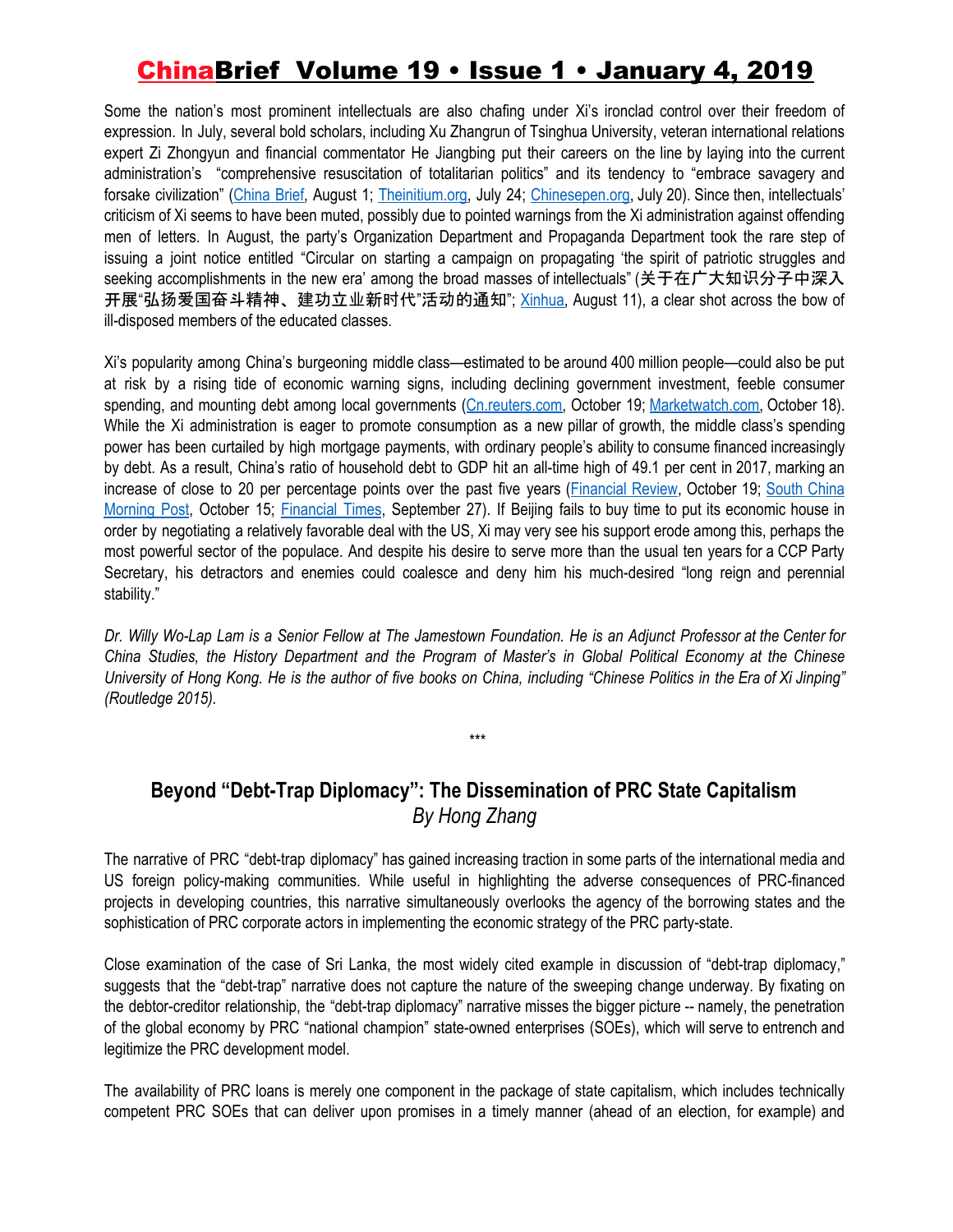secure funding from the PRC when no alternative funding is available; as well as a business plan to bring in additional PRC investors, backed by a PRC party-state with enormous power to mobilize investment. This, rather than debts, will have the most profound implications for PRC relations with its supposed "debt-trap" counterparts, as the importance of loans to the PRC's overall strategy will likely shrink moving forward. The PRC SOEs' engagement in Sri Lanka, currently underway, provides an excellent case study through which to understand this process.

### **PRC SOEs' Long Game**

Their access to deep, patient pools of state-backed capital gives PRC central SOEs the ability to build ties with other countries over long time periods, and through projects that other actors might find unprofitable. This sustained engagement allows them to shape the perceptions and incentives of local decision makers in powerful ways that go beyond mere "debt traps".

China Harbor Engineering Company (中国港湾), the company contracted to build the Hambantota port in 2007, first entered Sri Lanka in 1998 to deliver a foreign aid project provided by the Chinese government. As in many other developing countries, the aid project opened the door for the Chinese company to enter the local market. Despite the ongoing civil war, China Harbor took the long view, building unprofitable roads to build rapport with decision makers. One of the roads, known as A5, is now on Sri Lanka's 1,000-rupee bill. When a tsunami hit Sri Lanka in 2004, China Harbor volunteered to help rebuild three fishing ports, and invited then-prime minister Mahinda Rajapaksa to cut the ribbon for each of them (Asia [Pacific](https://cn.apdnews.com/srilanka/quyugongsi/118280.html) Daily, November 24, 2014; [21](http://m.21jingji.com/article/20150918/a98412e245efe3ffc473f6e968e79699.html)<sup>[st](http://m.21jingji.com/article/20150918/a98412e245efe3ffc473f6e968e79699.html)</sup> [Business](http://m.21jingji.com/article/20150918/a98412e245efe3ffc473f6e968e79699.html) Herald, September 18, 2015).

After Rajapaksa became president in 2005, he spared no time in pursuing his dream project—turning Hambantota, his home district, into an international shipping hub. After two feasibility studies conducted by Canadian and Danish consultants failed to launch the project, Rajapaksa approached China Harbor, which gladly agreed to move forward. An MOU was signed in October 2006 [\(SLPA](http://portcom.slpa.lk/news_events_3.asp), October 16, 2006; [SLPA,](http://portcom.slpa.lk/news_events_220.asp) November 8, 2010). By contrast, the Indian companies that Rajapaksa had approached earlier declined to invest, unconvinced that a Hambantota port would be a viable business proposition (The [Island,](http://www.island.lk/index.php?page_cat=article-details&page=article-details&code_title=103262) May 13, 2014).

With China Harbor's involvement, Rajapaksa was also able to secure Chinese government's promise of funding when he visited China in 2007 [\(People's](http://paper.people.com.cn/rmrb/html/2007-03/04/content_12404483.htm) Daily, March 4, 2007). Construction commenced promptly in October 2007. When a Chinese Deputy Minister of Transportation visited Hambantota in 2009, he praised China Harbor's "perseverance and tenacity" (坚忍不拔) in opening up the Lankan market and implementing China's "Going Out" strategy ([CHEC](http://www.chec.bj.cn/tabid/363/InfoID/1029/Default.aspx), June 16, 2009) **[1]**. China Harbor's "tenacity" was paid off with two contracts totaling \$1.3 billion for the Hambantota Port project, of which about \$1.1 billion was financed by China Exim Bank **[2]**.

While China Harbor was building the Hambantota Port, the Chinese SOE that would take over the port in 2017, China Merchants Port Holdings Company (招商局港口), also made its first foray into Sri Lanka in 2009, as the country was emerging from civil war **[3]**. A China Merchants-led consortium won the tender to expand Colombo Port, the country's main port, and invested over \$500 million to build the Colombo South Container Terminal (CSCT). It was not only Sri Lanka's largest foreign investment at the time, but also a milestone for China Merchants, marking its very first greenfield investment in overseas ports. The company would go on to invest in dozens of ports in 18 foreign countries ([CMG](http://www.cmhk.com/main/ywfw/jt/gk/index.shtml)), backed by its parent company China Merchants Group (CMG), China's largest SOE by assets [\(CMG\)](http://www.cmhk.com/main/a/2015/k07/a199_201.shtml).

China Merchants's eventual takeover of Hambantota Port in 2017 was unsurprising, as the company had already been tracking the port's development for a number of years. Senior CMG leadership visited Hambantota as early as 2011, escorted by the Sri Lankan Air Force ([CMG,](http://www.cmhk.com/main/a/2015/k13/a20991_21046.shtml?4) November 23, 2011). China Merchants understood that once Hambantota Port was completed, it would directly compete with Colombo South Container Terminal in the cargo handling business—at the latter port, CMG enjoyed a 35-year concession. As part of China Merchants' agreement with the Sri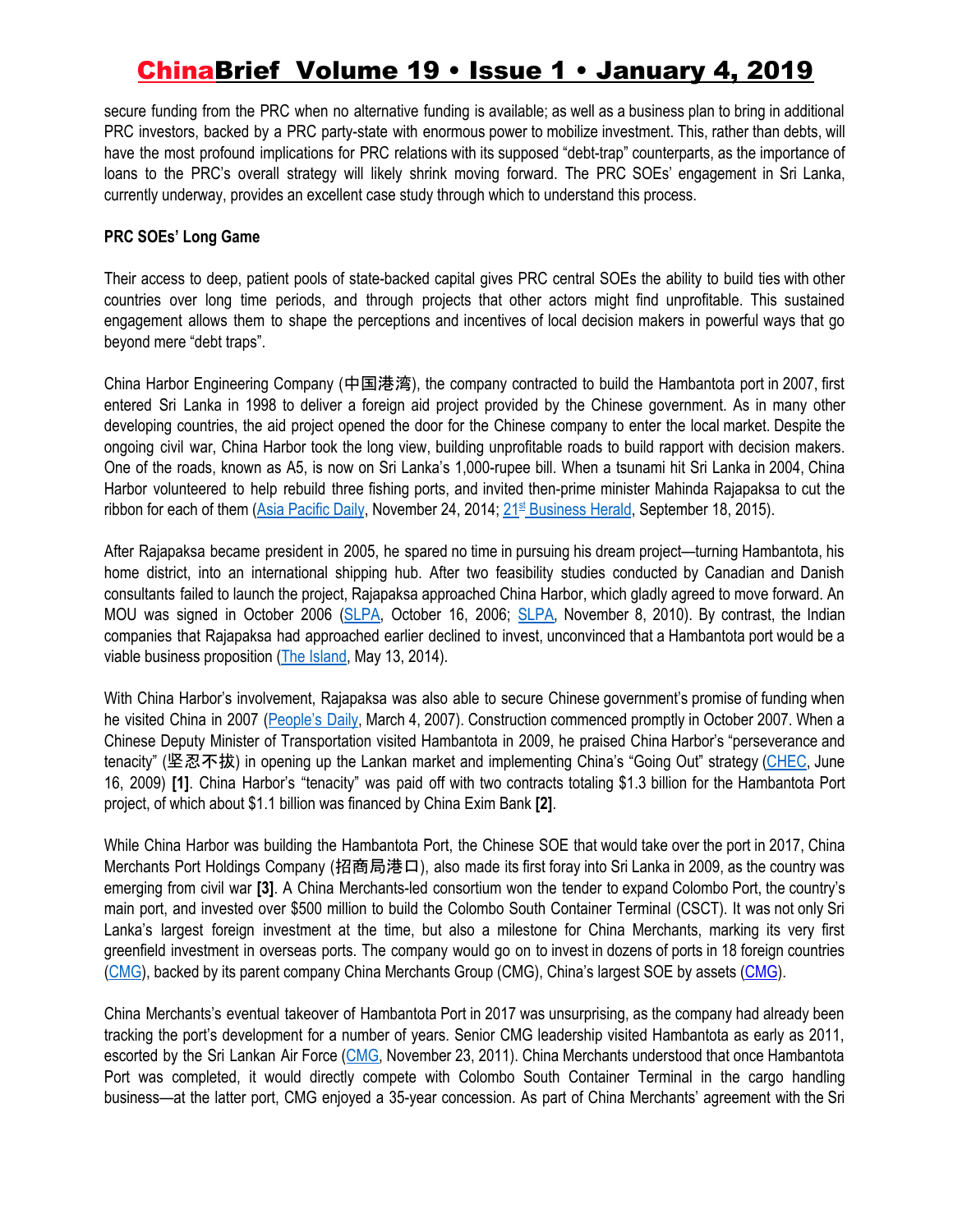Lanka Port Authority (SLPA) concerning the Colombo terminal, the SLPA guaranteed to withhold container handling from Hambantota before Colombo reached a target volume, which contributed to the idleness of Hambantota Port in the first years of its operation  $(Daiiy FT, November 16, 2016)$ .

Foreshadowing its final takeover of Hambantota Port in 2017, in 2014 China Merchants contemplated a \$391 million co-investment with China Harbor in Hambantota Phase II, which would give the two PRC companies 35 years of concession for four berths. The signing of the agreement was witnessed by the two countries' presidents, Rajapaksa and Xi Jinping ([CMPort](http://www.cmport.com.hk/touch/news/Detail.aspx?id=10000336), September 18, 2014). This agreement later became invalid due to failure to meet agreed conditions (Daily [News](http://www.dailynews.lk/2017/01/28/features/105973/leasing-hambantota-port-rationale-economic-benefits-and-way-forward), January 28, 2017).

The election to the presidency of Maithripala Sirisena, who defeated Rajapaksa in the 2015, prompted greater scrutiny of the PRC mega-projects. The Sirisena government suspended a real estate complex tied to the Colombo Port in which China Harbor had invested \$1.4 billion, citing the company's failure to obtain relevant approvals. The Chinese government apparently intervened, with Xi Jinping calling for the Sri Lankan side to "protect the legal rights of Chinese enterprises" when meeting with Sirisena in 2015 [\(Xinhuanet](http://www.xinhuanet.com/world/2015-03/26/c_1114774711.htm), March 26, 2015). A year later, the suspension was lifted. Having to handle this controversy, the Sri Lankan government was unlikely to have much leeway when it came time to negotiate with the PRC regarding a debt-equity swap for Hambantota Port, whose idleness—partially the result of CMG's agreement with the Sri Lankan Port Authority—had put the project deep into the red.

Sri Lanka finally reached an agreement with China Merchants in 2017, in which the latter was to inject \$1.12 billion (including paying off Sri Lanka's debt to the PRC) in exchange for a 99-year concession ([People's](http://www.xinhuanet.com/politics/2017-07/26/c_129663515.htm) Daily, July 26, 2017). Despite all the criticism of Rajapaksa's Hambantota plan, the Sirisena administration had little choice but to continue to work with the PRC; the cost was already sunk, and no other parties were coming to the rescue. But, where the Sri Lankan government was concerned, perhaps even more important than the "push" of its debts to the PRC was the "pull" of the PRC's promise that it could help deliver Sri Lanka a more prosperous future, one based on the PRC's own experience of state-backed capitalism.

### **The Lure of State Capitalism**

China Merchants' vision for Hambantota goes beyond shipping, embracing a "port-park-city" model similar to Shekou Port in Shenzhen, China Merchant's signature project to date. The project plans to pair the port with an industrial park for export processing, to "create" additional traffic to the port, rather than relying on the existing transshipment flows Hambantota had struggled to attract. This industrial development would then drive urbanization in the area. China Merchants appeared to successfully sell this story to Sri Lanka's then-Prime Minister Ranil Wickremesinghe, who was "impressed" when he visited Shenzhen in 2016 [\(ChinaMerchants1872,](https://mp.weixin.qq.com/s/pQUdX1IPJ5HxYDu1_5QVgQ) August 16, 2016). The two sides are going ahead with the vision: the PRC and Sri Lanka jointly launched a 50-sqkm "Logistics and Industrial Zone" in Hambantota in 2017, which they claim will draw \$5 billion of Chinese investment over the next five years ([Embassy](http://lk.china-embassy.org/eng/xwdt/t1510856.htm) of the People's [Republic](http://lk.china-embassy.org/eng/xwdt/t1510856.htm) of China in Sri Lanka, November 15, 2018).

The Wickremesinghe government's decision to hand over Hambantota to China Merchants represented more than the imperative to shed debt; it also represented Sri Lanka's buying into a vision of state-led capitalism. From the PRC's perspective, the situation is very much a "win-win": having enabled Hambantota Port's loss-making, it could now offer a solution, one which Sri Lanka's lack of better options left it little choice but to accept.

Establishing Hambantota's place in the global maritime economy will require an enormous infrastructure and industrialization push, one which Sri Lanka alone will not have the capacity to carry out any time soon. The PRC party-state, on the other hand, has the necessary capacity. It can mobilize SOEs to invest in Sri Lanka, direct manufacturers to set up factories in Hambantota's export processing zone, and integrate Hambantota into the networks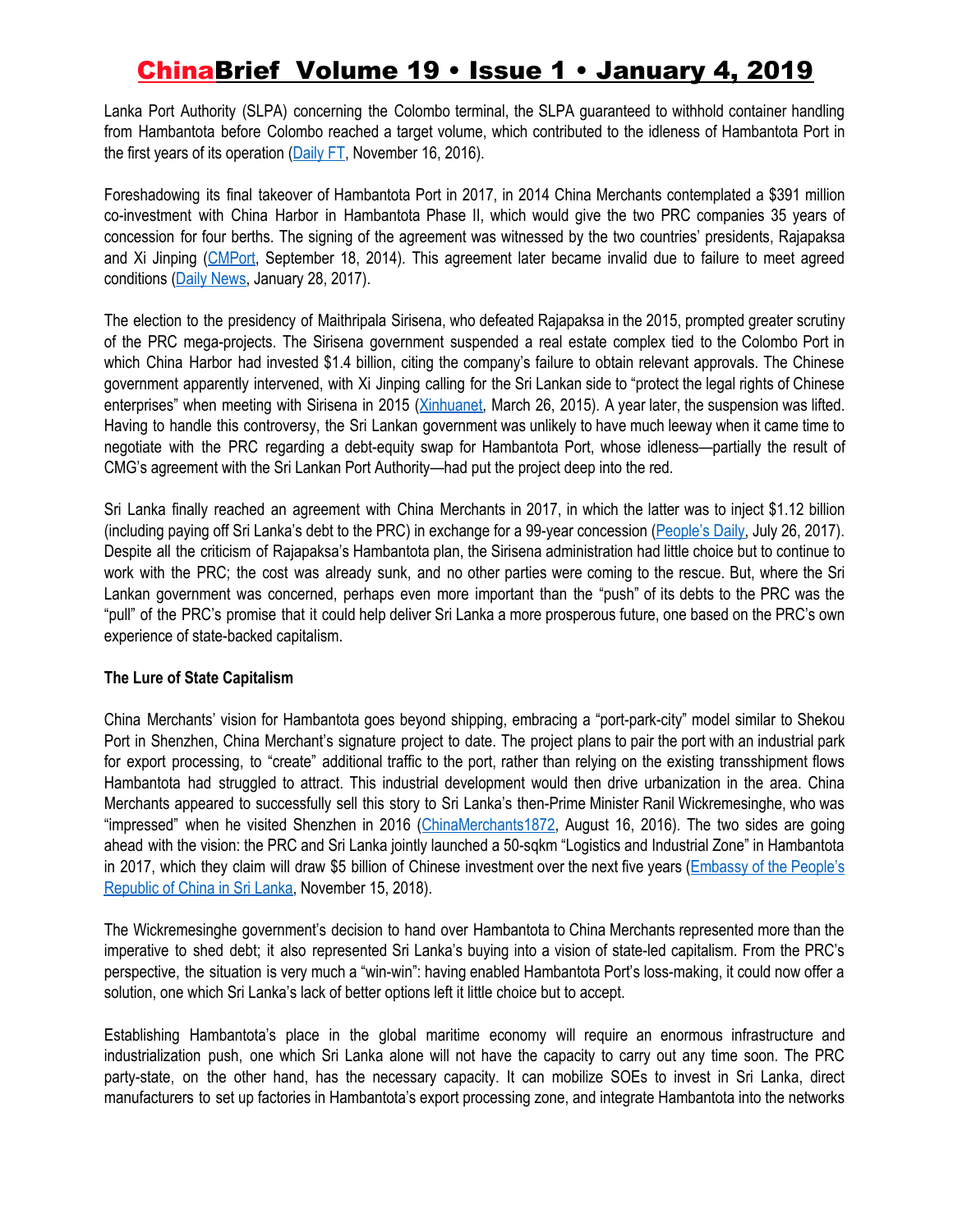of ports, shipping lines, and railways under the control of its SOEs. Countries like Sri Lanka might find it difficult to resist such a ready-made economic development strategy, particularly one that can quickly deliver the kind of gains that elected politicians like tout to their constituencies: In 2016 and 2017, for example, the China Merchants-managed Colombo International Container Terminals (CICT) saw 28% and 18.5% increases in volumes of containers handled, thanks to the transshipment attracted by China Merchants' global network (World [Maritime](https://worldmaritimenews.com/archives/241002/cmport-marks-100-mn-teu-milestone-in-2017/) News, January 17; [JOC,](https://www.joc.com/port-news/asian-ports/port-colombo/colombo-terminal-volume-sets-record-capacity-concerns-surface_20170103.html) January 3, 2017; [SLPA](http://www.slpa.lk/application_resources/images/stat.pdf)). Port of Colombo was ranked the fastest growing port in the world in the first half of 2018 ([SLPA](http://www.slpa.lk/port-colombo-page/7db78218df2375096e81244565fc0774/bca9d20c4c2b6d0e0e72a365cb88abbea3ee69a6), September 10).

At the center of the state capitalism package is the Chinese SOEs. Less than two decades since the PRC embarked upon its "Going Out" strategy, the country's state-owned enterprises have come of age as globally important players. China Merchants vowed in 2014 to attain "capabilities of global resource allocation and global management," and to "occupy a privileged position in the global value chain." (China [Financial](http://www.lwinst.com/cjgjzk201819/7587.htm) Weekly, September 14). It has made good on that promise, buying stakes in a network of 53 ports across six continents, and building numerous industrial and logistic parks (China [Transport](http://www.cmhk.com/main/a/2018/k02/a36999_37518.shtml) News, November 2). The "port-park-city" model is being promoted not just in Sri Lanka, but also in Djibouti—another country where PRC control of a port has raised eyebrows—as well as Belarus, Togo, and Tanzania ([Economic](http://www.eeo.com.cn/2018/1030/339988.shtml) Observer, October 30).

This push to tie host countries into a global network of PRC-directed state capitalism may make loans a less important tool of PRC foreign policy. PRC SOEs are graduating from the old model of relying on China's policy bank loans to win infrastructure contracts abroad, as the margin in the contracting sector is thinning. Instead, they are looking to move up the value chain and take on the role of developer and direct investor, in order to have greater influence in project initiation and design. As this evolution continues, the relationships between the PRC and countries like Sri Lanka may become less "creditor-debtor", and more "originator-host", opening up new questions of how the PRC will interact with the other countries in the context of protecting its overseas investments.

The "debt-trap diplomacy" narrative therefore fails to capture the critical, changing role played by China's SOEs, the driving force of China's global economic expansion. It also underestimates the appeal of China's state capitalism for political elites in developing countries. The right response to these phenomena, therefore, should move beyond a simplistic understanding of "debt-trap," and instead address the consequences of state capitalism as a top-down model of development. Policy responses need to go beyond providing alternative sources of infrastructure finance, as the US, Japan, and Australia formed a trilateral partnership to do ([OPIC,](https://www.opic.gov/press-releases/2018/us-japan-australia-announce-trilateral-partnership-indo-pacific-infrastructure-investment) July 30), and look as well at ways to foster local capacity for enabling home-grown, bottom-up development solutions that promote local ownership.

Hong Zhang is a PhD candidate at Schar School of Policy and Government, George Mason University. Her research interests include the political impact of China's overseas development assistance and the global expansion of Chinese SOEs. She previously worked for five years as an overseas correspondent with China's Caixin Media in London and *Washington DC.*

### **Notes**

**[1]** China Harbor also allegedly funneled money into Rajapaksa's campaign in the 2015 presidential election [\(New](https://www.nytimes.com/2018/06/25/world/asia/china-sri-lanka-port.html) York [Times,](https://www.nytimes.com/2018/06/25/world/asia/china-sri-lanka-port.html) June 25)

**[2]** The cost of Hambantota Phase I was \$508 million, up from \$361 million as in the original contract (Daily [News,](http://www.dailynews.lk/2017/01/28/features/105973/leasing-hambantota-port-rationale-economic-benefits-and-way-forward) January 28, 2017). Phase II cost \$808 million. China Exim Bank financed 85 percent of Hambantota Phase I and the entirety of Phase II ([21](http://m.21jingji.com/article/20150918/a98412e245efe3ffc473f6e968e79699.html)<sup>[st](http://m.21jingji.com/article/20150918/a98412e245efe3ffc473f6e968e79699.html)</sup> [Business](http://m.21jingji.com/article/20150918/a98412e245efe3ffc473f6e968e79699.html) Herald, September 18, 2015). Phase I was a commercial loan with 6.3-percent interest rate, 15 years in duration including a four-year grace period. Phase II was preferential loan with interest rate of 2 percent [\(Xinhuanet,](http://www.xinhuanet.com/english/2015-06/04/c_134297249.htm) June 4, 2015; China [Focus](http://www.cnfocus.com/did-china-get-sri-lanka-to-cough-up-a-port/), July 30).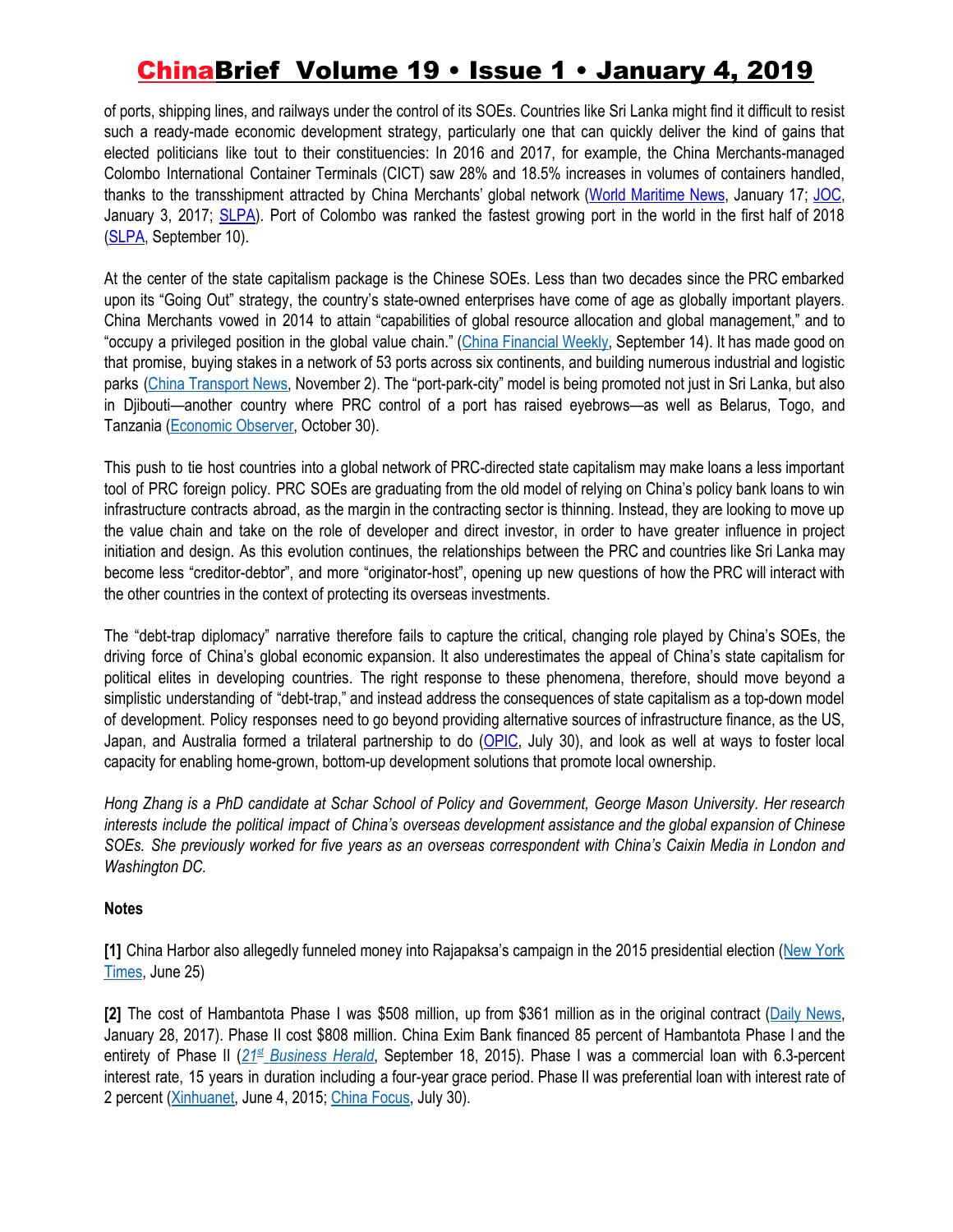**[3]** According to Fu Yuning, a former chairman of CMG, the company had originally sought to invest in India but then discovered Sri Lanka as a promising location to support international trade in South Asia. Initially hesitant to invest in Sri Lanka due to the civil war, CMG decided to go forward with the investment when Rajapaksa assured him that the war would end within three months ([CMG](http://www.cmhk.com/extResource/magazine/177/177.pdf), April 2014).

## **The PRC Bets on Climate Diplomacy in the Caribbean** *By Jared Ward*

\*\*\*

Climate change has become a central battleground in the PRC's bid to brand itself as a leading partner and spokesman for the developing world. Beijing has earmarked billions to fund initiatives aimed at reducing carbon, supporting green energy, and promoting climate change resilience across the globe in places like Sri Lanka, Ghana, and Egypt. The investments add substance to Xi Jinping's pledge at the 19th Chinese Communist Party (CCP) Congress in 2018 that China was "taking a driving seat in international cooperation to respond to climate change" and become "an important participant, contributor, and torchbearer in the global endeavor for an ecological civilization" [\(Xinhua](http://www.xinhuanet.com/english/special/2017-11/03/c_136725942.htm), November 11 2017).

The PRC's push for green diplomacy has spread along its Maritime Silk Road to its partners in the Caribbean, where the effects of climate change are not predictions but concrete realities — dying coral reefs, depleted fish populations, and intensifying tropical storms have hit the region hard. Small island developing states (SIDS) like Jamaica, Dominica, Barbuda & Antigua, and the Bahamas are considered the most vulnerable to climate change effects due to limited government fiscal flexibility, low income levels, and substantial industries and populations below sea-level.

The PRC has stepped up its efforts in the region, becoming an unlikely environmental advocate, using the issue to challenge American hegemony along its "Third Border." China has tailored its aid to meet the growing chorus of Caribbean leaders who are castigating international powers for inaction. Roosevelt Skeritt, the Prime Minister of hurricane ravaged Dominica, implored world leaders at the 2017 UN General Assembly that the time for inaction had passed, saying "Eden is broken," and that the region's future is gloomy [\(Dominica](http://dominicanewsonline.com/news/homepage/news/video-prime-minister-skerrit-to-un-general-assembly-eden-is-broken/) News Online, September 23 2017). Is Beijing simply "delighted to support rebuilding paradise," as China's ambassador to Antigua & Barbuda recently said (China [Dialogue](https://www.chinadialogue.net/article/show/single/en/10568-Chinese-tourism-investments-flow-into-Antigua-and-Barbuda-despite-risks), April 16), or is China's green diplomacy something more?

### **Showing Up Where the US Doesn't**

High level government meetings have become spaces for the PRC to show it takes seriously the concerns of Caribbean leaders. At this year's China-CELAC Forum, a space for PRC leaders to engage directly with leaders across Latin America and the Caribbean, Foreign Minister Wang Yi met with Foreign Ministers of Barbados, Guyana, Jamaica and Trinidad and pledged to help Caribbean nations meet the joint problems of climate change (PRC Foreign [Ministry](https://www.fmprc.gov.cn/mfa_eng/zxxx_662805/t1528306.shtml), January 22). The PRC also agreed to open a China-LAC Joint Laboratory of Clean Energy and Climate Change, and China Joint Research Center of Agricultural Science and Technology aimed at promoting renewable energy technology, ecosystem management and better coordinate disaster relief responses ([Ministry](http://www.chinacelacforum.org/eng/ltjj_1/P020161207421177845816.pdf) of Foreign Affairs, April 2016). In September, 2017 Foreign Minister Wang similarly assured CARICOM leaders the importance China attaches to the region's "concerns and legitimate needs regarding climate change" and would push developed nations to meet their environmental commitments of the Paris Agreement [\(Xinhua,](http://www.xinhuanet.com/english/2018-09/23/c_137487893.htm) August 23).

Regional Caribbean leaders have said they see PRC engagement as needed in the wake of US withdrawal from the region. Gaston Browne, the Prime Minister of Antigua & Barbuda, said that PRC aid filled a void left by Washington,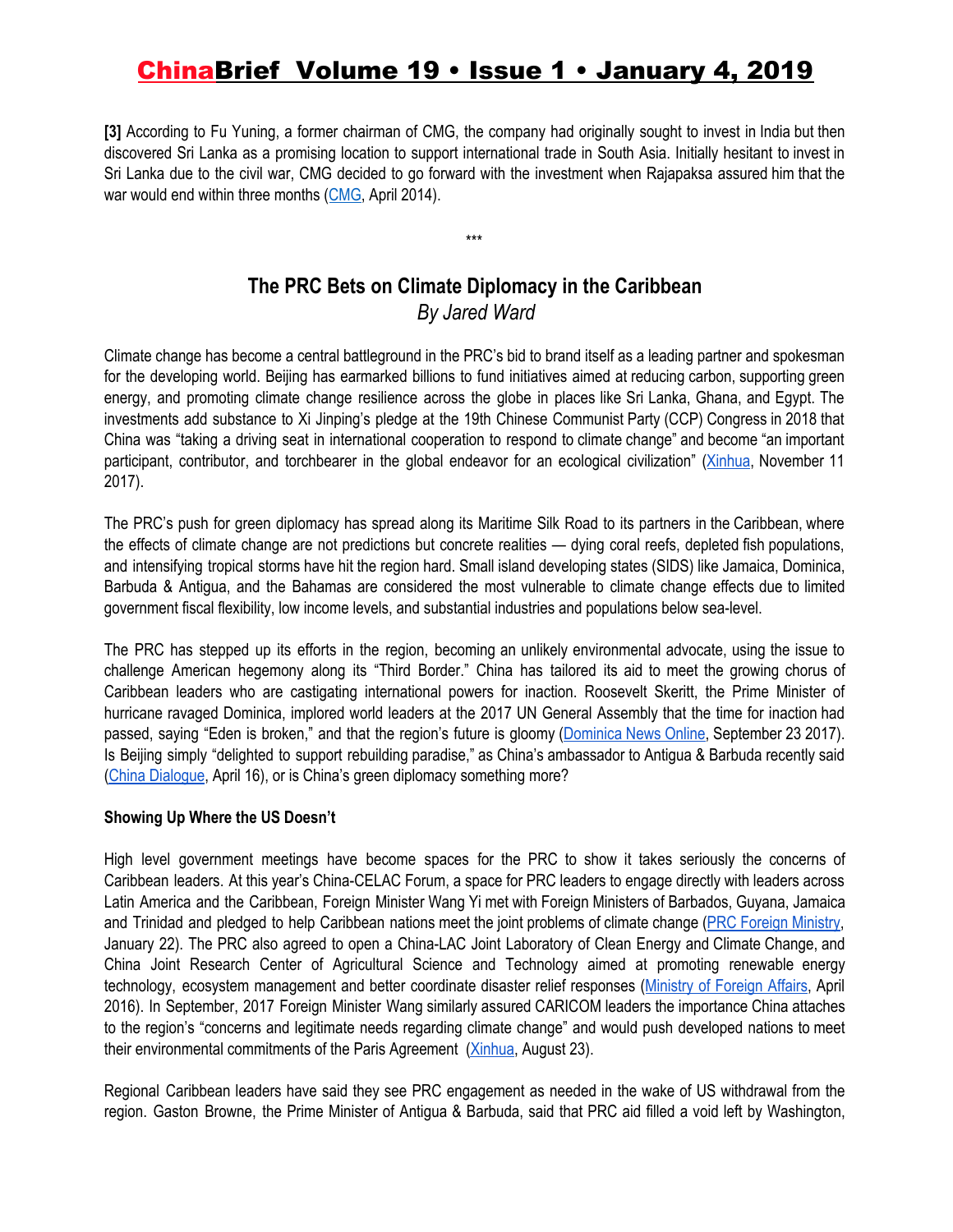"[The people in Washington] treat us with benign neglect. I guarantee the US did not give us \$100,000 after Irma." ([reliefweb](https://reliefweb.int/report/antigua-and-barbuda/china-funded-roofing-project-barbuda-meets-target-250-homes), June 28). Key organizations in the region that have depended heavily on US funding are facing down budget cuts. For example, the Caribbean Community Climate Change Centre, a leading regional organization for research on climate change, was promised \$25 million in the final year of the Obama administration. The first year's disbursement was made, but according to the organization, the Trump administration withdrew the funding for subsequent years. According to one representative of the organization, the change had been expected after the US pulled out of the Paris Agreement on June 1, 2017 ([Breaking](https://www.breakingbelizenews.com/2018/07/09/caribbean-community-climate-change-center-trump-cutting-funding-was-expected/) Belize News, July 9).

Consistent with PRC aid elsewhere across the world, its green initiatives in the Caribbean take the form of funding, technical aid and complete projects, in both international and bilateral fora. In 2014, the PRC announced a \$3.1 billion donation to the UNDP to help fight climate change in the name of South-to-South cooperation. A South-to-South Cooperation Fund has been working on the ground with the [UN](http://www.undp.org/content/undp/en/home/news-centre/speeches/2017/south-south-cooperation-on-climate-change.html)DP and local organizations to find suitable projects (UN [Development](http://www.undp.org/content/undp/en/home/news-centre/speeches/2017/south-south-cooperation-on-climate-change.html) Programme, November 15 2017) **[1]**.

In Dominica, the PRC recently agreed to build a multi-million dollar hospital that would be "climate resilient with concrete roofs and storm proof windows," after the island's only major hospital was rendered non-operational during the worst of Irma (St. Lucia [News,](https://www.stlucianewsonline.com/dominica-pm-skerrit-pleased-with-ongoing-diplomatic-relations-with-china/) October 19). In the Bahamas, the PRC signed an agreement in May 2018 to provide the small island with badly needed housing that is "resistant to climate change, improves energy efficiencies of building through solar energy, and decreases the greenhouse gas emissions" (The [Bahamas](http://www.thebahamasweekly.com/publish/international/MOU_signed_between_Bahamaren_and_China_Construction_Modular_Housing58104.shtml) Weekly, May 15). In Barbuda & Antigua, the Antigua and Barbuda China-Aid Post Disaster-Roof Restoration Project rebuilt roofs and houses for those lost during Hurricane Maria. Even the PRC's new embassies in the region, such as one recently opened in Trinidad, embrace green technologies to maximize efficiency ([Stabrock](https://www.stabroeknews.com/2018/news/regional/trinidad/11/02/china-opens-largest-caribbean-embassy-in-trinidad-tobago/) News, November 2). These projects—both completed and proposed—are consistent with the PRC's emphasis on small manageable programs that can have an immediate positive effect.

Technical training is also a centerpiece. In Jamaica, the PRC recently agreed to train 140 young Jamaicans to install and repair solar panels, donated by the PRC in 2016, aimed to harness the island's ample sunshine as a green approach to overcome expensive energy costs. A group of Jamaican scientists and media members were recently invited to a conference funded and hosted by Nanjing University, that included training seminars (Panos [Caribbean](http://panoscaribbean.org/acceuil/15-english/news-updates/jamaica-news/92-panos-caribbean-among-participants-in-climate-information-service-course-in-china)), May 12 2017). The PRC embassy in Kingston emphasized that the gestures flowed from a desire "to support its friends in coping with climate change, especially friends like Jamaica, who are very sensitive to climate change" (The [Gleaner,](http://jamaica-gleaner.com/article/news/20180412/earth-today-china-makes-energy-mark-clarendon-entity) April 12). However, the PRC's track record on climate change has given mixed signals on the sincerity of this commitment and whether it is ready, or able, to push global change.

### **Climate Diplomacy: A Drop in a Rising Ocean?**

PRC climate change-centered aid in the Caribbean is pragmatic and takes into consideration the concerns of the host countries. As Caribbean leaders have spoke out more vociferously in favor of international action, the PRC has tried to project the image of a "responsible power" (负责人大国), a leader of the Third World that takes the concerns of small nations seriously. It also shows the ability for SIDS to have influence in otherwise asymmetrical relationships. Green energy and climate resilient housing may help SIDS withstand some of the most immediate dangers, but without further change, is only a band-aid without the global cooperation of the biggest carbon producers like the PRC and the US.

Domestically, Xi Jinping has declared a war on pollution, and from 2013-2016, the PRC consistently managed to cut its total coal consumption. However, in 2017, the number began to climb again, increasing by 3.5% ([Brookings](https://www.brookings.edu/2018/01/22/chinas-coal-consumption-has-peaked/), January 22). Some observers have accused Beijing of propping up companies hurt by a downturn in fossil fuel use at home by sending them abroad, exporting pollution along its BRI. The PRC continues to invest heavily in fossil fuel industries abroad, building 240 coal power plants across 25 nations by the end of 2016 (Global [Environmental](http://www.geichina.org/_upload/file/report/China%27s_Involvement_in_Coal-fired_Power_Projects_OBOR_EN.pdf) Institute, May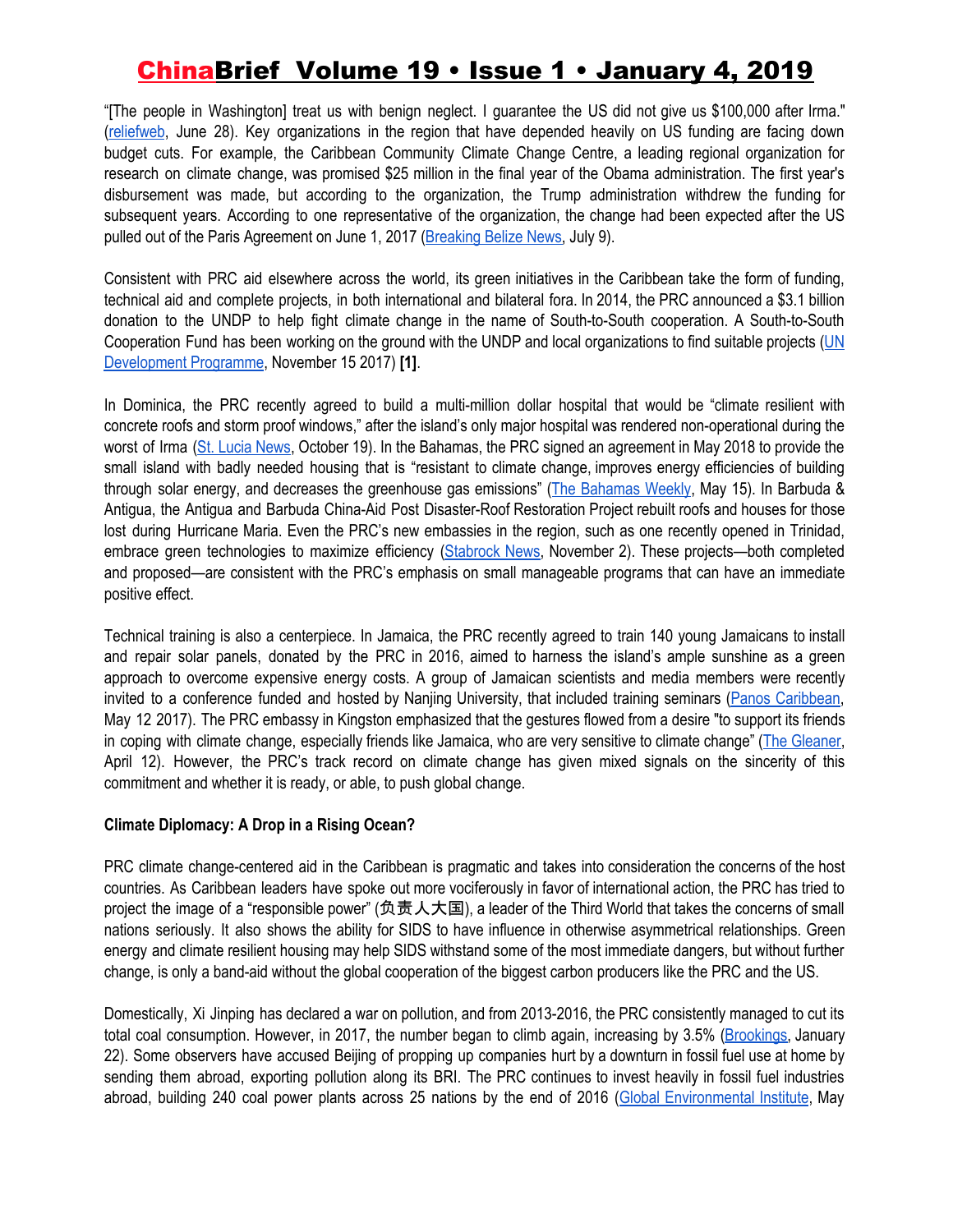2017). Similarly, although Beijing is the largest global investor in renewable energy in the world, it also consumes the most fossil fuels.

However, fossil fuels remain the cheapest form of electric generation, making it an attractive option for cash-strapped developing nations. A consistent principle of PRC foreign aid since the Mao Zedong-era (1949-1976) has been to build projects based on the host country's views of its concrete circumstances, including a willingness to base projects on local requests. But if the PRC hopes to head off what seems like an increasingly inevitable fate for its Caribbean partners, it will need to begin taking more seriously the impacts of its global carbon footprint.

### **Conclusion**

Xi Jinping's latest words at a meeting of emerging economies and developing nations that the Paris Agreement is having difficulties due to the fact that, "some countries have become inward-looking" was a less than subtle jab at the US, who withdrew from the agreement on June 1, 2017. However, China's willingness to maintain the agreement from Paris is less a challenge to America's international leadership than a tacit recognition that the current system can be beneficial to its continued rise. It's more consistent with China's behavior as a superpower that acts selectively to promote its national interests— not a desire to remake the world in its image.

Washington's growing rigidity in denying the need for action on climate change— rhetorically and financially threatens America's ability to wage influence and keep rival powers from strategic spaces so geographically near. The Caribbean continues to house key shipping and military installments for America, and a unique space as a buffer between America and hostile powers. China's green diplomacy is happening in concert with larger projects across the region — infrastructure in Panama, the Bahamas, and Jamaica that will continue to give Chinese companies a bigger stake in the economy of the Western Hemisphere. While Washington officials finger wag that China's money comes with strings attached, without viable alternatives that take seriously local concerns, China's influence will continue to grow.

Jared Ward is a Ph.D. Candidate and Associate Lecturer at the University of Akron in the Department of History. His *dissertation and research focuses on China's foreign relations with the Caribbean during the Cold War.*

### **Notes**

**[1]** In 2010 China signed an agreement with the UNDP to work together for "South-to-South Cooperation." ([UN](http://www.cn.undp.org/content/china/en/home/sustainable-development.html) [Development](http://www.cn.undp.org/content/china/en/home/sustainable-development.html) Programme). The South-South Cooperation Assistance Fund is implemented by the UNDP on the ground and the resident PRC ambassador is usually at all of the projects "ribbon-cutting," etc. (UN [Development](http://www.cn.undp.org/content/china/en/home/presscenter/pressreleases/2018/01/26/roof-repairs-begin-in-barbuda-with-us-2million-support-from-china-aid/) Programme, January 26). But the funding comes from Chinese donation — China donated 3.1 billion USD in 2014 to the South-South Climate Change Fund through 2030.

### **The Belt and Road Initiative Still Afloat in South Asia** *By Sudha Ramachandran*

**\*\*\***

On November 23, three militants of the Balochistan Liberation Army attacked the PRC consulate in Karachi, the latest in a series of assaults by Baloch militants on PRC projects and personnel in Pakistan [\(Global](http://www.globaltimes.cn/content/1128728.shtml) Times, November 24). Baloch opposition to the China-Pakistan Economic Corridor (CPEC) is a primary motivating factor for these attacks,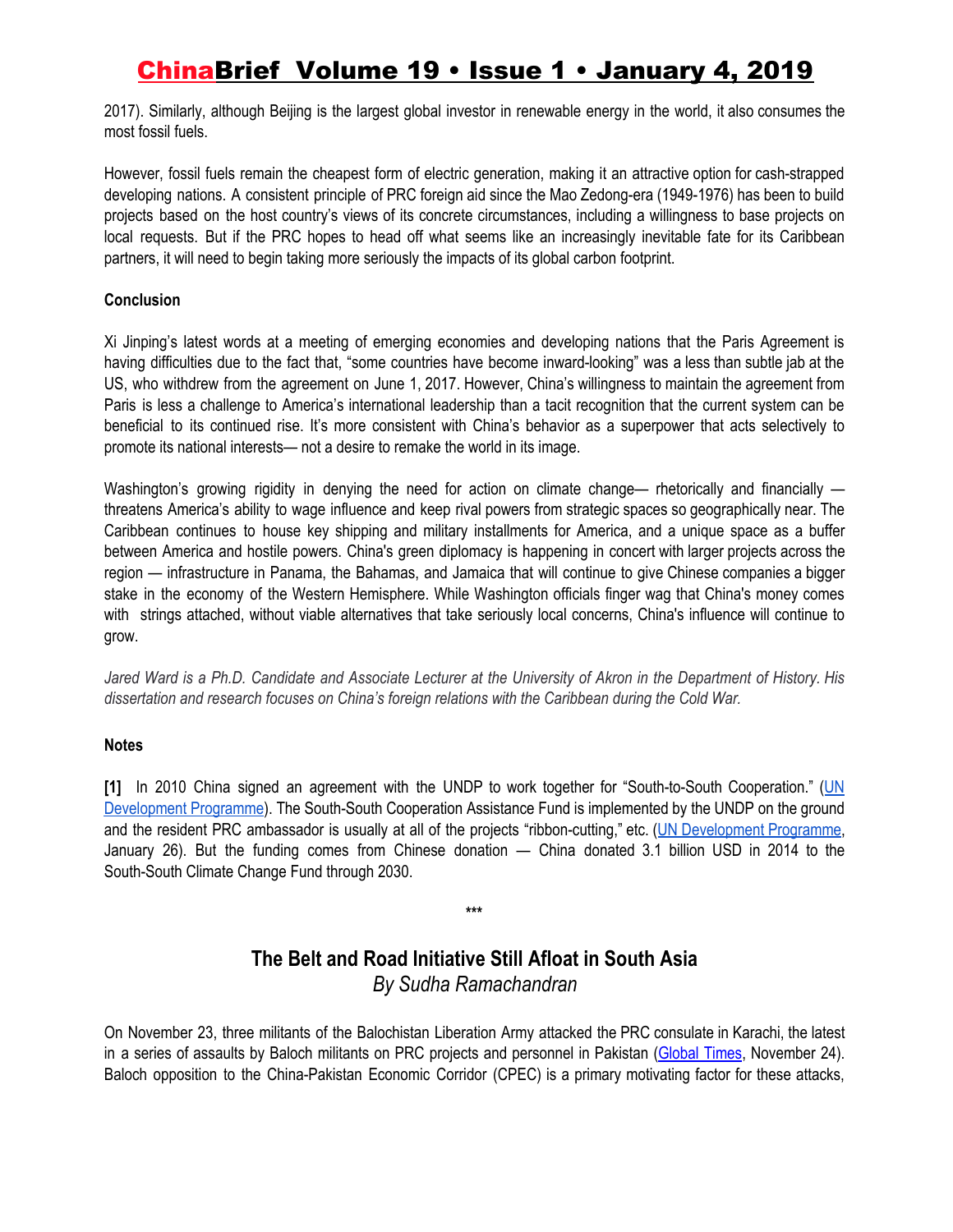with many Balochis alleging that CPEC, a flagship component of China's Belt and Road Initiative (BRI), exploits Baloch resources while only benefiting the Chinese and non-Baloch Pakistanis ([Express](https://tribune.com.pk/story/1011795/is-balochistan-being-ignored-again/) Tribune, December 17, 2015).

South Asian governments are becoming increasingly discontent with BRI projects. In August, Pakistan's new government expressed interest in reviewing the CPEC contracts that they perceive to be over-priced, unnecessary, or excessively in the favor of PRC companies ([Dawn,](https://www.dawn.com/news/1432205) September 11). Similar sentiments have been expressed by the new Maldivian government, which is reviewing BRI contracts signed during the rule of former President Abdulla Yameen [\(Economic](https://economictimes.indiatimes.com/news/international/world-news/maldives-says-china-is-building-projects-at-inflated-prices/articleshow/66814970.cms) Times, November 26). Such actions raise questions as to whether South Asian states might scale down or even cancel BRI projects.

### **A Game-Changer for Pakistan**

When PRC President Xi Jinping unveiled plans for BRI in 2013, it evoked great interest in many South Asian countries. As former Ambassador in the Sri Lanka Ministry of Foreign Affairs Dr. John Gooneratne stated in an interview with the author, BRI "holds out the prospect of helping to bridge the significant infrastructure financing gap, increase connectivity, link local markets to regional and global value chains, and thereby increase trade and investment in the participating countries" **[1]**. Moreover, unlike Western governments and financial institutions, whose loans require developing countries to meet conditions for good governance, democracy and human rights, Beijing was willing to extend significant loans for infrastructure development without these conditions (The [Island](http://island.lk/index.php?page_cat=article-details&page=article-details&code_title=169779), August 11, 2017). Attracted by the potential benefits of BRI, Pakistan, Bangladesh, Sri Lanka, the Maldives and Nepal joined the ambitious PRC-led initiative.

During Xi's visit to Islamabad in April 2015, the PRC and Pakistan signed agreements to establish CPEC. The deal was especially appealing to Pakistan, as its poor security situation made attracting foreign investment difficult. Beijing pledged funds to CPEC to the tune of \$46 billion—which was subsequently increased to \$62 billion—over a 15-year-period, dwarfing the \$7.5 billion in aid the United States had extended over a five-year period to Pakistan in 2009 [\(Dawn](https://www.dawn.com/news/1177533)*,* April 22, 2015).

CPEC envisioned linking the Gwadar port in Pakistan's Balochistan province with Kashgar in China's Xinjiang Province through a network of highways, railways, oil and gas pipelines, and fiber optic cables, with special economic zones and energy projects to be established along the way. The projects were expected to create jobs and business opportunities for locals, attract foreign investment, enhance energy production and boost the Pakistani economy (Pakistan [Observer,](https://pakobserver.net/cpec-game-changer/) August 16, 2017). It was widely hailed in Pakistan as a 'game-changer' (Daily [Times,](https://dailytimes.com.pk/60477/cpec-a-game-changer-for-pakistan-fate-changer-for-region-nawaz/) August 30, 2016).

### **Loans for Infrastructure in Bangladesh, Sri Lanka and Maldives**

Much like CPEC, Bangladesh, Sri Lanka and Maldives also sought financial support for their respective infrastructure projects. In the case of Bangladesh, the PRC was willing to finance infrastructure projects that appealed to the priorities of the Bangladeshi government, thereby filling a void left by reluctant Western financiers. BNP Paribas and the Norwegian government's sovereign wealth fund, for instance, had refused to finance the Rampal coal-fired power plant at Khulna for environmental reasons [\(Daily](https://www.thedailystar.net/country/french-banks-won%E2%80%99t-invest-rampal-plant-103408) Star, June 26, 2015). The World Bank cancelled a \$1.2 billion credit for the Padma Multipurpose Bridge project, citing high-level corruption ([World](http://www.worldbank.org/en/news/press-release/2012/06/29/world-bank-statement-padma-bridge) Bank, June 29, 2012). In contrast, according to Humayun Kabir, former Ambassador and Secretary in Bangladesh's Ministry of Foreign Affairs, "China's focus on and assistance to infrastructure development in Bangladesh aligned well" with the latter's "needs and priorities." This attracted Bangladesh to join BRI in order to "benefit from its economic potential" **[2]**.

Similarly, post-war Sri Lanka required significant funding for infrastructure building. However, as Dr. Gooneratne explains, Sri Lanka's "usual Western donors were reluctant to extend support," given the Mahinda Rajapaksa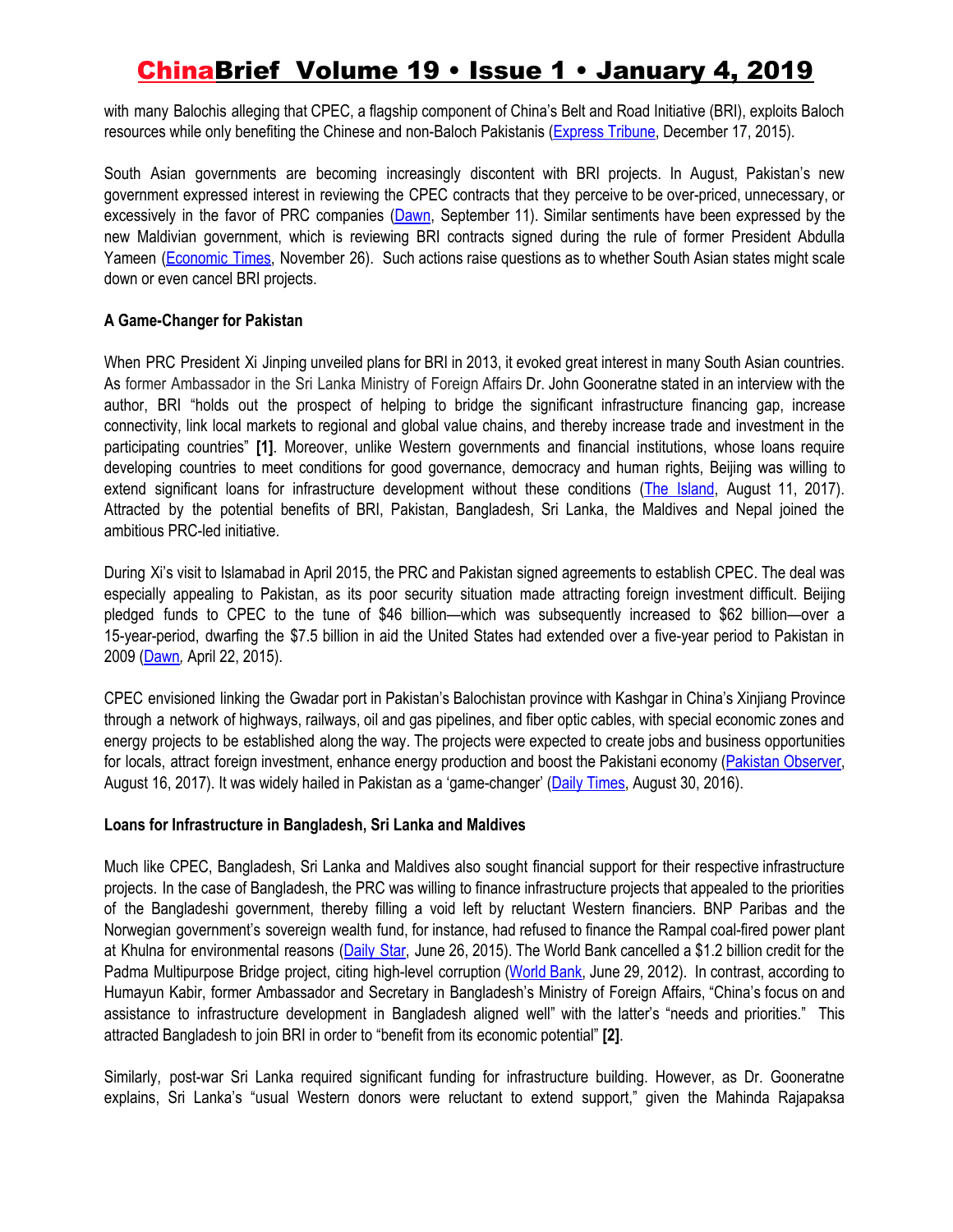government's "reluctance to carry out an examination into how the war was fought, and possible human rights violations" **[3]**. This was not the case with the PRC, which not only shielded the Rajapaksa regime from scrutiny at international human rights forums but also extended loans without conditions. Under BRI, the PRC provided loans and built a deep-sea port at Hambantota, an international airport at Mattala, and a 900-megawatt coal-fired power plant at Norocholai, the Colombo Port City project, among others.

As with Sri Lanka, former Maldives president Abdulla Yameen also turned to Beijing for financial support. Beijing's support of Yameen's authoritarian rule in the face of strong criticism from India and the West encouraged Yameen to embrace BRI. Prior to 2011, Sino-Maldivian relations were negligible; Beijing did not even have an embassy in Male. However, during Yameen's presidency, Maldives joined BRI and entered into a Free Trade Agreement that was overwhelmingly in Beijing's favor. Under BRI, the PRC extended loans and expertise to Maldives for several infrastructure projects, including the Sinamale Bridge linking Male to Hulhule Island, and a massive housing project on Hulhumale.

### **Counter-Balancing India**

For landlocked Nepal, BRI was an opportunity to improve infrastructure and connectivity with world markets -- and more importantly, reduce its dependence on India. Nepal's need to become less dependent on India was underscored in 2015-16, when it was believed that India gave tacit consent to impose an economic blockade that paralyzed Nepal, causing enormous hardship to its people. This became one of the driving motivations for Nepal to reach out to the PRC and sign on to BRI in May 2017. Under BRI, the PRC is building energy and transport infrastructure; foremost among these is a railway line linking Kerung in the Tibet Autonomous Region with Kathmandu and the tourist towns of Pokhara and Lumbini in Nepal. This is expected to boost Nepal's trade and tourism industries (The [Wire,](https://thewire.in/south-asia/bri-china-himalaya-rail-line-debt-trap-nepal) November 22).

### **The Outliers**

Three South Asian countries—India, Bhutan and Afghanistan—are not participants in BRI. India's opposition to BRI stems primarily from the fact that CPEC runs through Gilgit-Baltistan—disputed territory that is under Pakistan's control, but to which India lays claim. India says that it cannot be involved in an initiative that violates India's sovereignty and territorial integrity (Ministry of [External](https://www.mea.gov.in/media-briefings.htm?dtl/29768/Official+Spokespersons+response+to+a+query+on+media+reports+regarding+possible+cooperation+with+China+on+OBORBRI) Affairs, India, April 5). Additionally, India is concerned that BRI has dramatically expanded the PRC's presence in the region. It maintains that BRI has strategic motivations and that the PRC is driving South Asian countries into deep debt to increase its own leverage (Indian [Express,](https://indianexpress.com/article/opinion/why-india-is-not-part-of-the-belt-and-road-initiative-summit-4656150/) May 15, 2017). India has had limited success in persuading its neighbors to avoid involvement in BRI; only Bhutan and Afghanistan have maintained their distance from the initiative.

Geopolitical rivalries have kept Bhutan and Afghanistan out of BRI. Under pressure from India, Bhutan does not have official diplomatic or economic relations with the PRC and has yet to get involved with BRI. However, the PRC is assiduously wooing Bhutan, and businessmen and youth in Bhutan are increasingly supportive of establishing official ties with Beijing and joining BRI. Connectivity with global markets that BRI promises makes it an attractive initiative for remote and landlocked Bhutan ([China](https://jamestown.org/program/bhutans-relations-china-india/) Brief, April 20, 2017).

Like Bhutan, land-locked Afghanistan could benefit from BRI's connectivity with distant markets. Indeed, Pakistan and the PRC are keen to include Afghanistan in CPEC, as this would contribute to the corridor's profitability. However, Kabul has repeatedly declared that as long as Pakistan denies it overland access to India, it will not allow Pakistan similar access to Central Asian countries. Although Afghanistan has signed a memorandum of understanding on BRI with China, it has yet to become a full participant in the initiative (Outlook [Afghanistan](http://outlookafghanistan.net/topics.php?post_id=21628), August 16).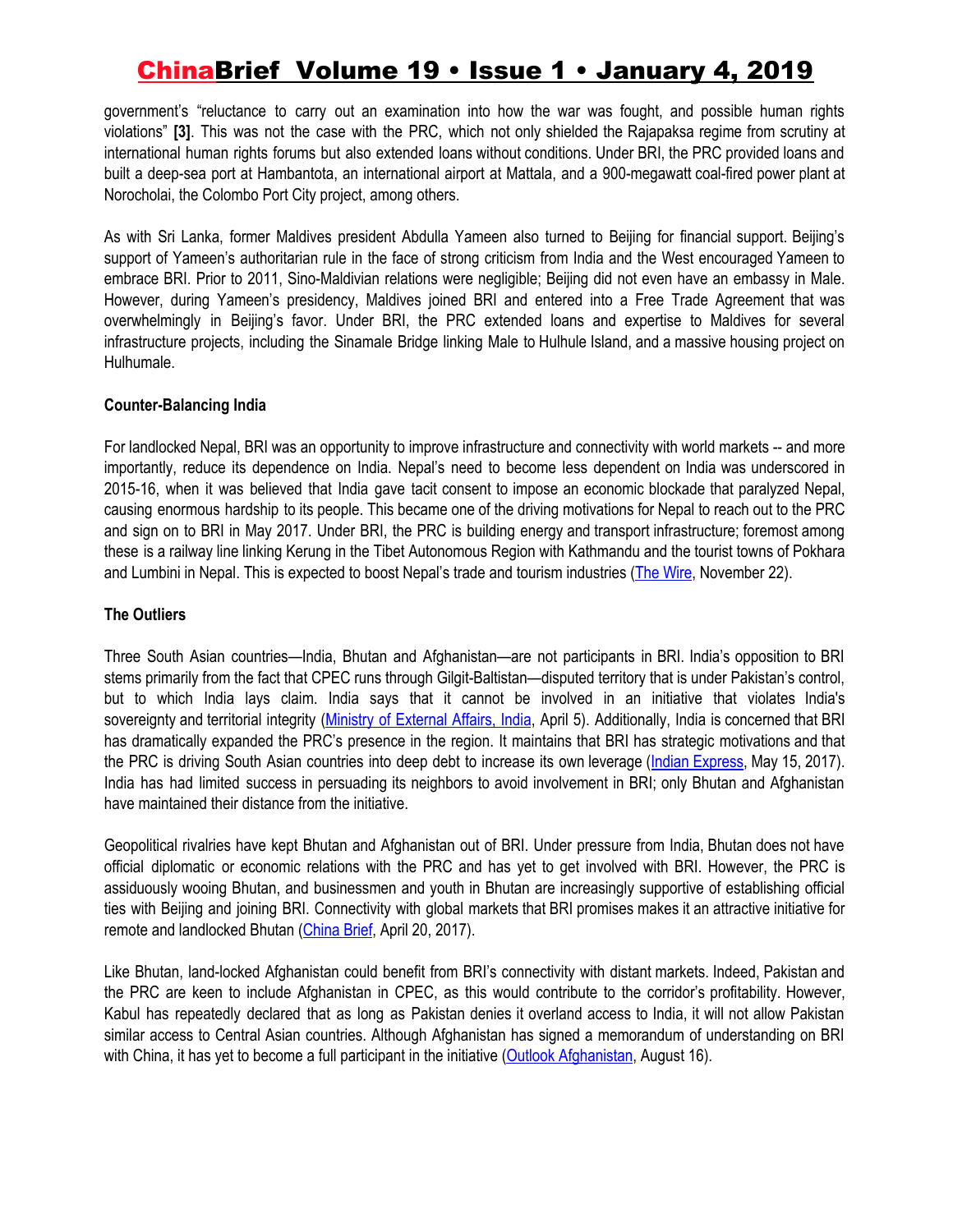#### **Increasing Caution about BRI Involvement**

South Asian countries are becoming increasingly cautious about involvement in BRI and its implications for the region. Many governments are calling for renegotiation of BRI contracts. Sri Lanka's experience with debt has become the primary cautionary example in this regard. By 2015, Sri Lanka reportedly owed \$8 billion to the PRC. With the Hambantota Port failing to attract business and Colombo unable to repay its loans, Sri Lanka ended up handing over this port and 15,000 acres of land around it to the PRC on a 99-year lease. In addition to over-commitment of governments to BRI, a lack of transparency in the deals has deepened public skepticism of the benefits of involvement in BRI for South Asian countries. In the case of Sri Lanka, it was "the secretive manner" in which deals were negotiated that drew public ire. There were stories of "underhand money dealings" that "dampened the enthusiasm of the public" **[4]**.

Even Pakistan, the PRC's closest ally and South Asia's biggest proponent of BRI, is pushing back on the initiative. In 2017, when the PRC introduced more restrictive conditions for funding of the \$14 billion Diamer-Bhasha dam, Pakistan pulled the project from CPEC's ambit as it felt that the conditions "were not doable" and against Pakistan's interests ([Express](https://tribune.com.pk/story/1558475/2-pakistan-stops-bid-include-diamer-bhasha-dam-cpec/) Tribune, November 15, 2017). More recently, Pakistan's new government announced that it is cutting down on loans from the PRC under CPEC and has reduced \$2 billion in loans for rail projects ([Dawn](https://www.dawn.com/news/1436249), October 2).

In contrast to other BRI participants, Bangladesh has been cautious from the start. "Always a conservative borrower," Bangladesh's "loans have remained within its capacity" to pay back. It has drawn lessons from Sri Lanka's experience and has been "more conscious about the risks that could emerge from over-commitment to BRI projects" **[5]**. Moreover, Dhaka is not overly dependent on the PRC for support as it has managed to attract investment from India, Japan and others. As demonstrated by the Payra port project, this has enabled Bangladesh to deal with the PRC from a position of relative strength. In 2016, Dhaka turned down China's offer to develop a deep-sea port at Sonadia in favor of Japan's proposal for a deep-sea port just 25 km away at Matarbari, which was considered to be more beneficial to Bangladesh [\(China](https://jamestown.org/program/chinas-sinking-port-plans-in-bangladesh/) Brief, June 21, 2016).

### **Looking Ahead**

Sri Lanka, Pakistan and Maldives may not be as overburdened by debt as they are today had they followed Bangladesh's example of cautious borrowing, selective involvement in projects, and rejection of economically or strategically unviable initiatives. Unfortunately, they accepted the PRC's vision as their own and embraced BRI without questioning whether it was in their own long-term interests.

The defeat of BRI-friendly South Asian leaders in elections has been widely described as setback for the PRC. Such interpretations gained momentum when their successors in Sri Lanka, Pakistan and the Maldives promised to review contracts with the PRC.

However, subsequent events indicate that while concern over debt burdens is rising in the region, the future of BRI projects in South Asia has not dimmed. In Sri Lanka, contracts on Hambantota Port and Colombo Port City that were renegotiated and signed by the pro-West Ranil Wickremesinghe government ended up being more favorable to the PRC than the contracts originally signed by the pro-PRC Rajapaksa (The [Citizen](https://www.thecitizen.in/index.php/en/NewsDetail/index/5/15625/New-Maldives-Regime-Will-Tread-Cautiously-in-Foreign-Affairs), November 25). In fact, the government went on to sign even more agreements for BRI projects. Pakistan's Prime Minister Imran Khan said he would request that Beijing realign CPEC's goals to his government's agenda, but PRC authorities reportedly brushed aside his proposals to re-negotiate CPEC deals (IPP [Review](http://ippreview.com/index.php/Blog/single/id/842.html), November 29).

Burdened by crippling debt, BRI's South Asian member-states are too weak to re-negotiate or cancel project terms; there are high costs for withdrawing from these projects. In addition, although the governments of India and some